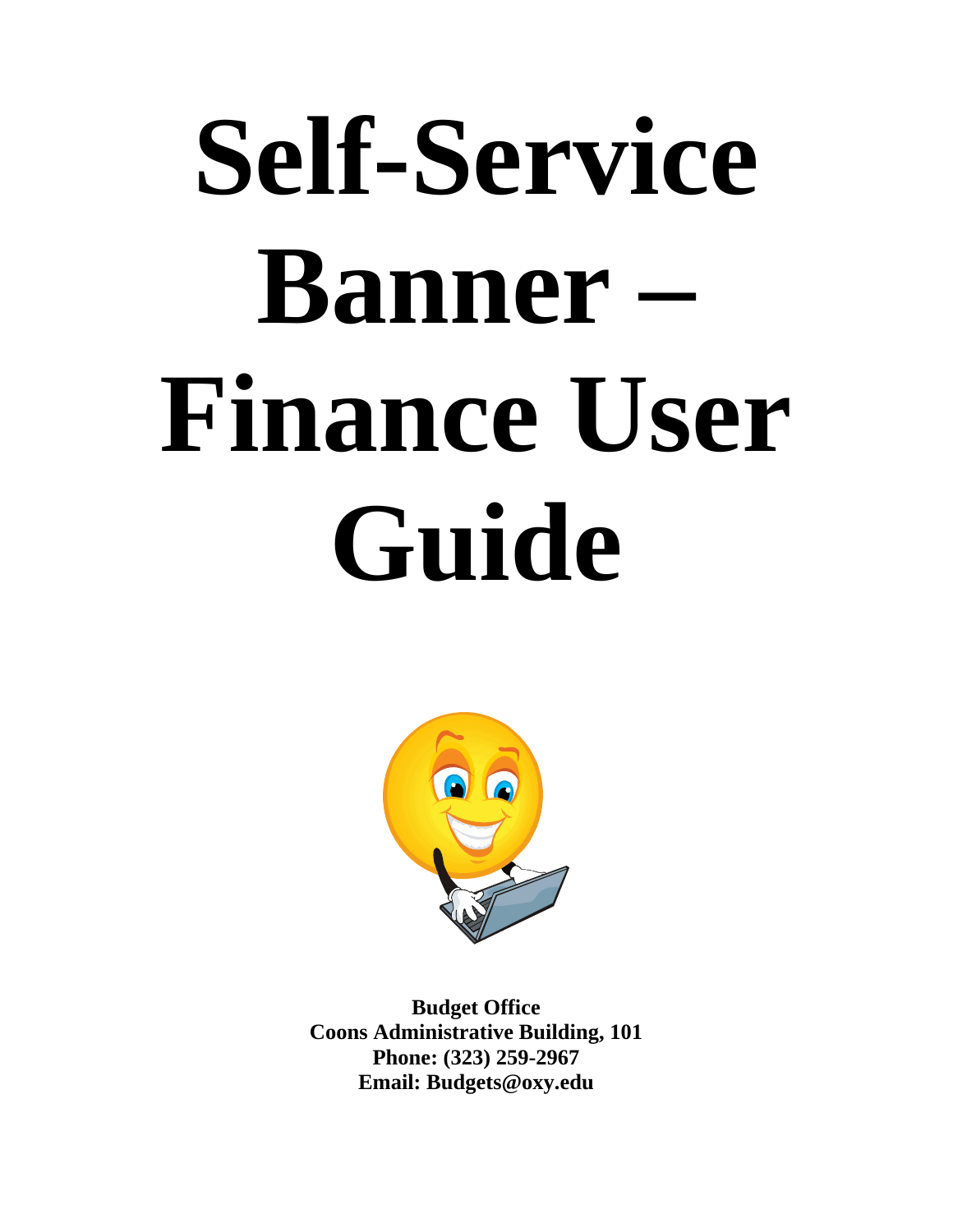# **Table of Contents**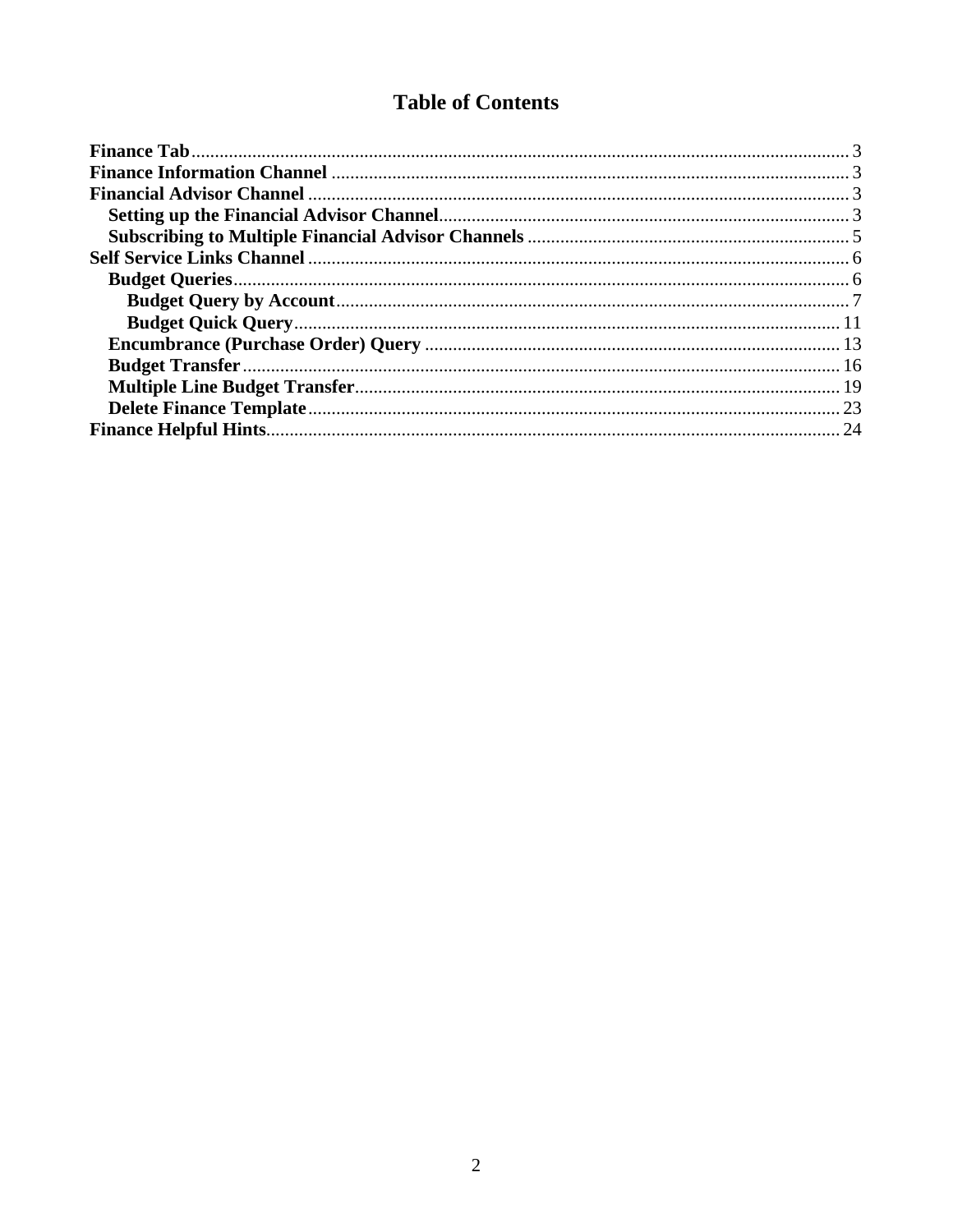### **Finance Tab**

The Finance tab contains the Financial Advisor channel, the Self Service Links channel, and the Finance information channel and is found in the myOxy portal (https://my.oxy.edu/).

|                                                                                                                                                                                                                                                                               |                                                                                                                                                                                                                                                                                                  | <b>Customial College</b>                                                |                                                                 |                                                                                                                                                                      |                                                    |                                                 |                                            |                                                                                                                                                                 |
|-------------------------------------------------------------------------------------------------------------------------------------------------------------------------------------------------------------------------------------------------------------------------------|--------------------------------------------------------------------------------------------------------------------------------------------------------------------------------------------------------------------------------------------------------------------------------------------------|-------------------------------------------------------------------------|-----------------------------------------------------------------|----------------------------------------------------------------------------------------------------------------------------------------------------------------------|----------------------------------------------------|-------------------------------------------------|--------------------------------------------|-----------------------------------------------------------------------------------------------------------------------------------------------------------------|
| <b>Content Cities</b><br>myOXY.                                                                                                                                                                                                                                               |                                                                                                                                                                                                                                                                                                  |                                                                         | <b>DRU OXY</b> 21.0                                             |                                                                                                                                                                      |                                                    |                                                 |                                            |                                                                                                                                                                 |
| Secore Access Lagin                                                                                                                                                                                                                                                           | Welcome to myOny!                                                                                                                                                                                                                                                                                | No Account<br><b>March Laurus</b><br><b>Portal Admin</b>                | <b>Makama Krushal Broad</b><br>This are competity begins if the |                                                                                                                                                                      |                                                    |                                                 |                                            | in.<br>$\blacksquare$<br>$\bullet$<br>흐<br>m<br>$\bullet$                                                                                                       |
| Oyyeet 30:<br>Fascussed                                                                                                                                                                                                                                                       | million is condental is web portal, A portal is a personalized access point to a collection of web-based services and information. It differs from a sing<br>striktion of letto because it uses a contenution of security, personalization and customation designed to meet your specific reeds. | <b>Insectal Adviser</b>                                                 |                                                                 | Welcome   Directories & Search   Personalize   Employee Services                                                                                                     |                                                    |                                                 | 不同的                                        | Horambar<br><b>Self Service Links</b>                                                                                                                           |
| <b>Login Canad</b><br>The ware of any program or web plage that aske you for your<br>Onmet light and password. Secure Ony with pages that ask you.<br>with "hitte" and the domain name is always "buyady". In<br>addition, your browser should visually indicate that you are | What's Inside?<br>Treat: Across Dry Vistmail and DryCOMMCT antal services through myOrg.<br>Orgedia: Single sign in to Drypadia through myDry; share information with the campus community.                                                                                                      | 1416,000<br>\$317,500<br>6225,689<br>8112,500                           |                                                                 |                                                                                                                                                                      |                                                    |                                                 |                                            | <b>Budget Queries</b><br><b>Entumbrance Overy</b><br><b>Badget Transfer</b><br><b>Multiple Line Budget Transfer Form</b><br><b>Celete Finance Template</b>      |
| atteraing a seture page.                                                                                                                                                                                                                                                      |                                                                                                                                                                                                                                                                                                  |                                                                         |                                                                 |                                                                                                                                                                      |                                                    |                                                 |                                            | <b>Finance Information</b>                                                                                                                                      |
| For security reasons, please all cays remember to Lognut and<br>Exit your web browsers when you are done using myDrof.                                                                                                                                                        | Cohean Apps Acres versus De web applications that are applicable to you with eingle sign on through excites.                                                                                                                                                                                     |                                                                         | 2.                                                              | $-3$ $4$ $5$                                                                                                                                                         |                                                    |                                                 |                                            | Click on the Budget Office link below to find the User Guide for the Finance tab, the program code listing<br>department, as well as other related information. |
|                                                                                                                                                                                                                                                                               | and much more<br>D Your other fosters are planned for delivers throughout the year and we encourage you to suggest the wave in what myDoc can be even<br>more useful for you. The freedback communities a vehicle for you to let us know what you                                                | 1 4005 1025<br>2 AUGS 7447<br>3 4004 4930<br>4 AOUS 1421<br>5 A0dd 1485 | 95,511<br>206,627<br>243,403<br>249,479<br>429,426              | <b>Ingend Fund thrus Adjusted Rodget VTD Activity / Encountments Available Relative Persont Spent Person Available</b><br>5,485<br>25,075<br>14,478<br>$-773$<br>283 | 90,506<br>194,932<br>224.704<br>144,443<br>425,372 | 5.74<br>11.94<br>4.84<br>$-0.34$<br>$2 - 4 + 7$ | 34.36<br>39.04<br>93.64<br>109.82<br>99.93 | <b>Bedget Office</b>                                                                                                                                            |

### **Finance Information Channel**

The finance information channel in the Finance tab has a link to the Budget office website. The Budget office website contains the user guide for the finance tab, the program code listing by department (which can help a department user find their program code for a budget transfer), and other related information.

| <b>Finance Information</b>                                                                                                                                        |  |
|-------------------------------------------------------------------------------------------------------------------------------------------------------------------|--|
| Click on the Budget Office link below to find the User Guide for the Finance tab, the program code listng by<br>department, as well as other related information. |  |
| <b>Budget Office</b>                                                                                                                                              |  |

### **Financial Advisor Channel**

The financial advisor channel in the Finance tab uses a bar graph to show the budget versus expenses for up to five fund/organization code combinations. Below the bar graph, an associated table shows the details for the fund/organization code combinations including adjusted budget, Year-to-Date activity, available balance, percentage of the budget that has been spent, and the percentage of the budget that is still available to spend. Each fund/organization code combination has an associated number in the Legend column which is a navigational link to the Budget Status by Account query. By clicking on this link, it will automatically default the values for Fiscal Year, Chart of Accounts, Fund code, and Organization code for the query. The user is responsible for setting up the financial advisor channel with the appropriate fund/organization code combinations. If a user has more than five fund/organization code combinations to monitor, the financial advisor channel can be subscribed to multiple times to reflect all of the necessary fund/organization code combinations.



# **Setting up the Financial Advisor Channel**

1. Click on the Edit Financial Advisor channel settings button  $\Box$  at the top of the financial advisor channel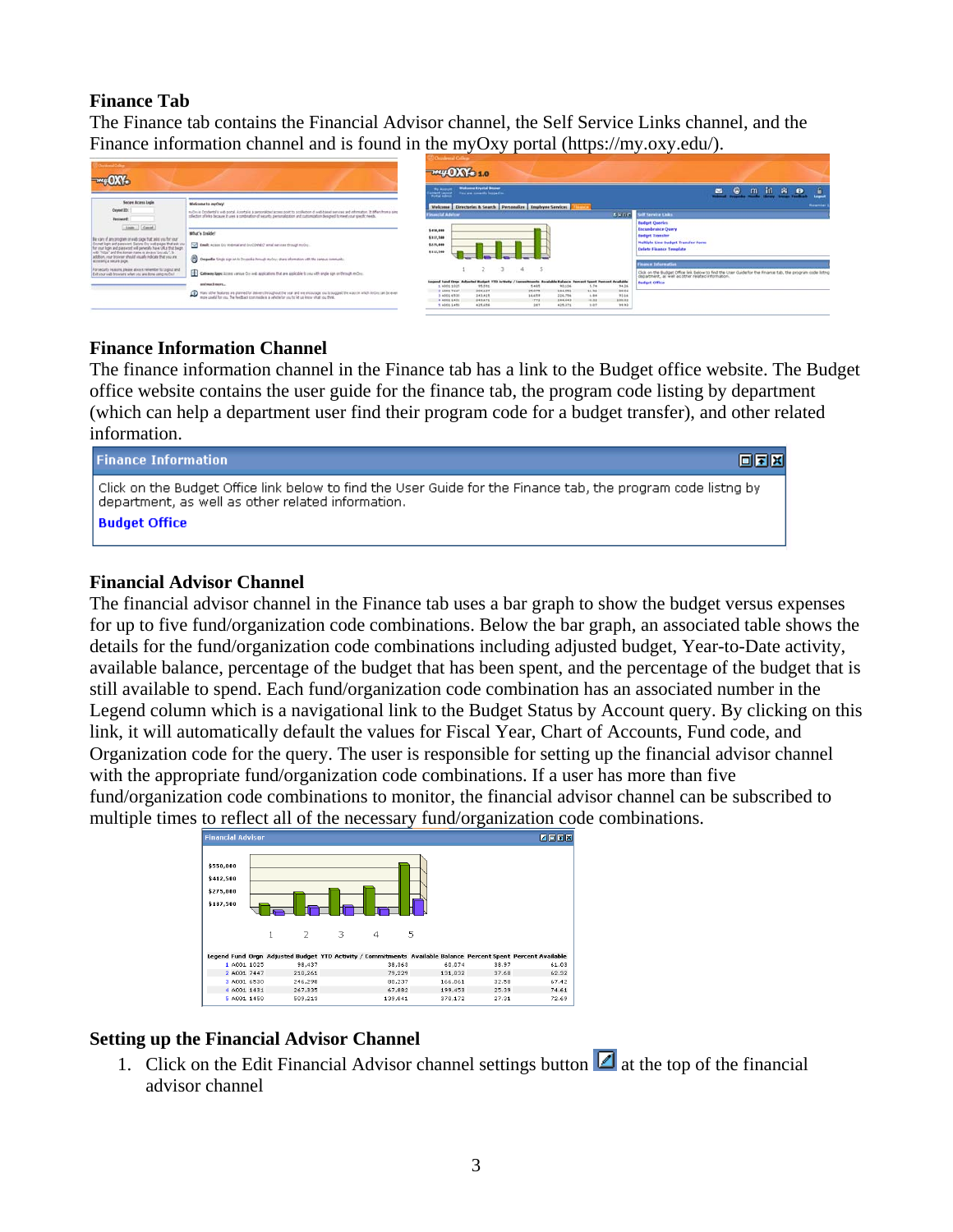

- 2. At the Financial Advisor Preferences screen
	- a. Update the following:
		- i. Select the Adjusted Budget Color from the drop-down menu
		- ii. Select the YTD Activity / Commitments Color from the drop-down menu
		- iii. Enter the Chart of Accounts (COA) code for the fund/organization code combination (Note: Oxy only has one chart of accounts code: 9)
		- iv. Enter the Fund code for the fund/organization code combination
		- v. Enter the Organization (Orgn) code for the fund/organization code combination
	- b. Once all fund/organization code combinations have been entered, click the Apply link
		- i. Note: the Reset link will automatically clear all settings
	- c. Click the Back link to return to the financial advisor channel which will now be populated with the data for all of the fund/organization codes entered



Note: Since non-operating funds do not have budgets the only data that will be displayed in the financial advisor channel for a non-operating fund is YTD Activity / Commitments. To calculate the available balance for the fund, take the beginning balance (obtained from the Business office) and subtract the YTD Activity / Commitments amount

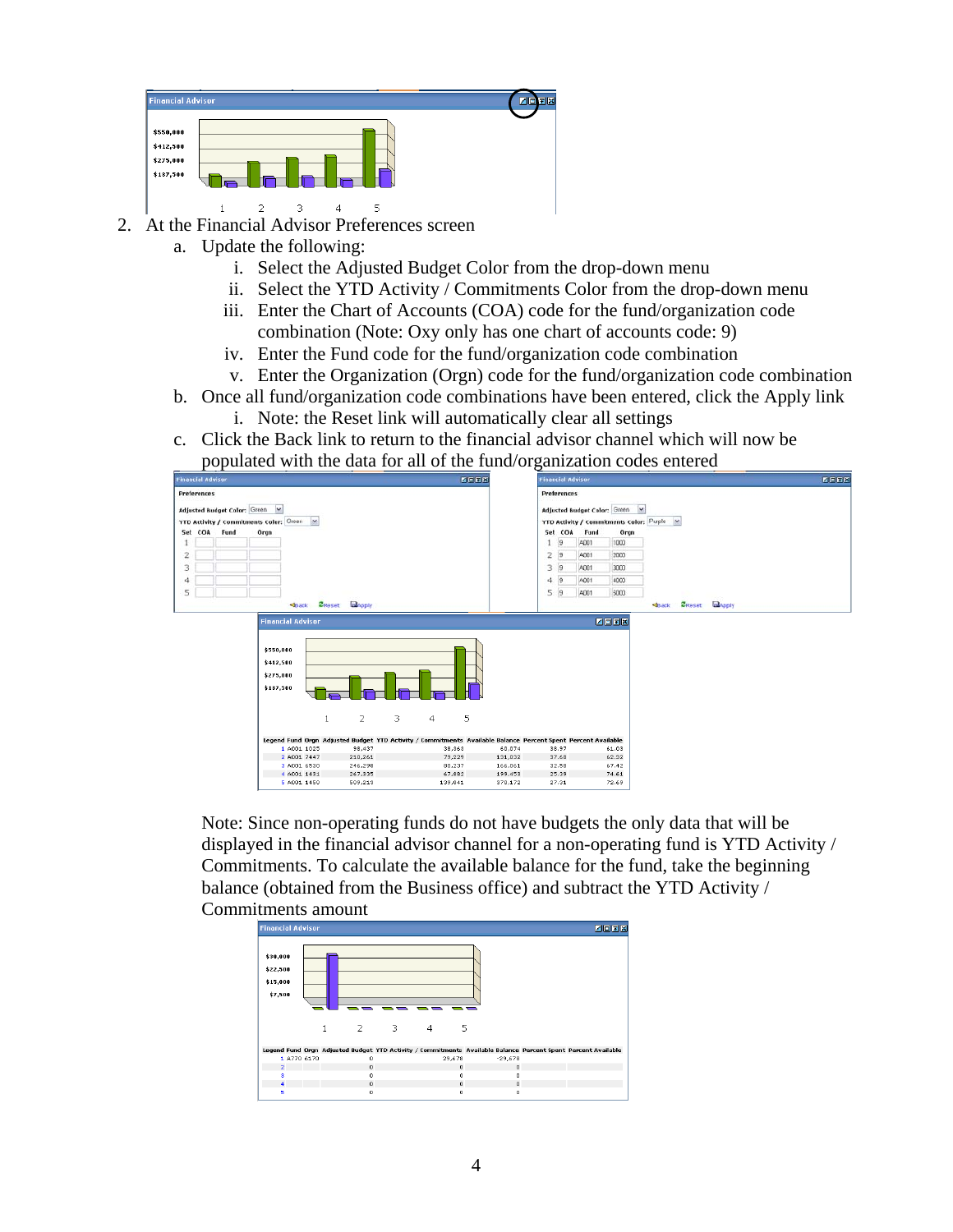### **Subscribing to Multiple Financial Advisor Channels**

1. From the Finance tab, click on the Content Layout link at the top left of the screen



2. On the Manage Content/Layout screen, click the Finance tab and then under the Financial Advisor channel, click the New Channel button



- 3. Select the following to add another Financial Advisor channel
	- a. Select a Category: using the drop-down menu, select Auto-Published and click the go button
	- b. Select a channel: click on Financial Advisor to select the channel and then click the Add Channel button

| Manage Content/Layout                                      |                                                                                                                                                                                                 |            |
|------------------------------------------------------------|-------------------------------------------------------------------------------------------------------------------------------------------------------------------------------------------------|------------|
| Warning:                                                   |                                                                                                                                                                                                 |            |
| Steps for adding a new channel:                            |                                                                                                                                                                                                 |            |
| 1. Select a category:<br>$\mathbf{w}$ go<br>Auto-Published | 2. Select a channel:<br>Category: Holds Auto-published Channels.<br>Banner Self-Service<br><b>Employment Details</b><br>Finance Self Service Links<br>Financial Advisor<br>Personal Information |            |
|                                                            | s. Add the selected channel:                                                                                                                                                                    | Add Channe |

- E Cancel and return
- c. The newly created financial advisor channel will appear on the Manage Content/Layout screen

| Manage Content/Layout                                            |                                                                                                                                                                                                    |                                                                                                                                                                               |                                                                                                                                                                                                                                                                                                                                                                                                                                                                  |                      |
|------------------------------------------------------------------|----------------------------------------------------------------------------------------------------------------------------------------------------------------------------------------------------|-------------------------------------------------------------------------------------------------------------------------------------------------------------------------------|------------------------------------------------------------------------------------------------------------------------------------------------------------------------------------------------------------------------------------------------------------------------------------------------------------------------------------------------------------------------------------------------------------------------------------------------------------------|----------------------|
| Options for modifying Preferences:<br>E Revert to default layout |                                                                                                                                                                                                    | Taber To add a tab, clid: the "Add Hev Tab" button. To maye a tab, clid: the arrow pointing in the direction you want it to move. To edit or remove a tab, click on its name. | thenede: To ded started, doin the "Add Chanel" bitten share pour ast it to be placed. To move a shannel, dok the announcement in disclose you want it to move. To edit a dunnel, dok on its mits and to detail build a started<br>Columnas: "To add a column, clob on the "Add Column" button where you want it to be placed. To mere a column, clob the arrow pointing in the dreston you want it to move. To edit, resize or remove a column, clob its "Salest |                      |
| Welcome                                                          |                                                                                                                                                                                                    | Add Tab<br><b>Pragments</b>                                                                                                                                                   |                                                                                                                                                                                                                                                                                                                                                                                                                                                                  |                      |
| A64<br><b>Column</b>                                             | ΙΘ<br>Select Column<br>New Channel<br><b>Financial Advisor</b><br><b>Select Channel</b><br>B<br>⊕<br>-191<br>圓<br>tion Channel<br><b>Financial Advisor</b><br><b>Select Channel</b><br>▣<br>$\Box$ | Add<br>Column                                                                                                                                                                 | ▣<br>Select Column<br>New Channel<br><b>Finance Self Service Links</b><br><b>Select Channel</b><br>瘒<br>New Channel                                                                                                                                                                                                                                                                                                                                              | <b>A66</b><br>Column |

d. Click the Back to Finance Tab link at the top left of the screen to return to the finance tab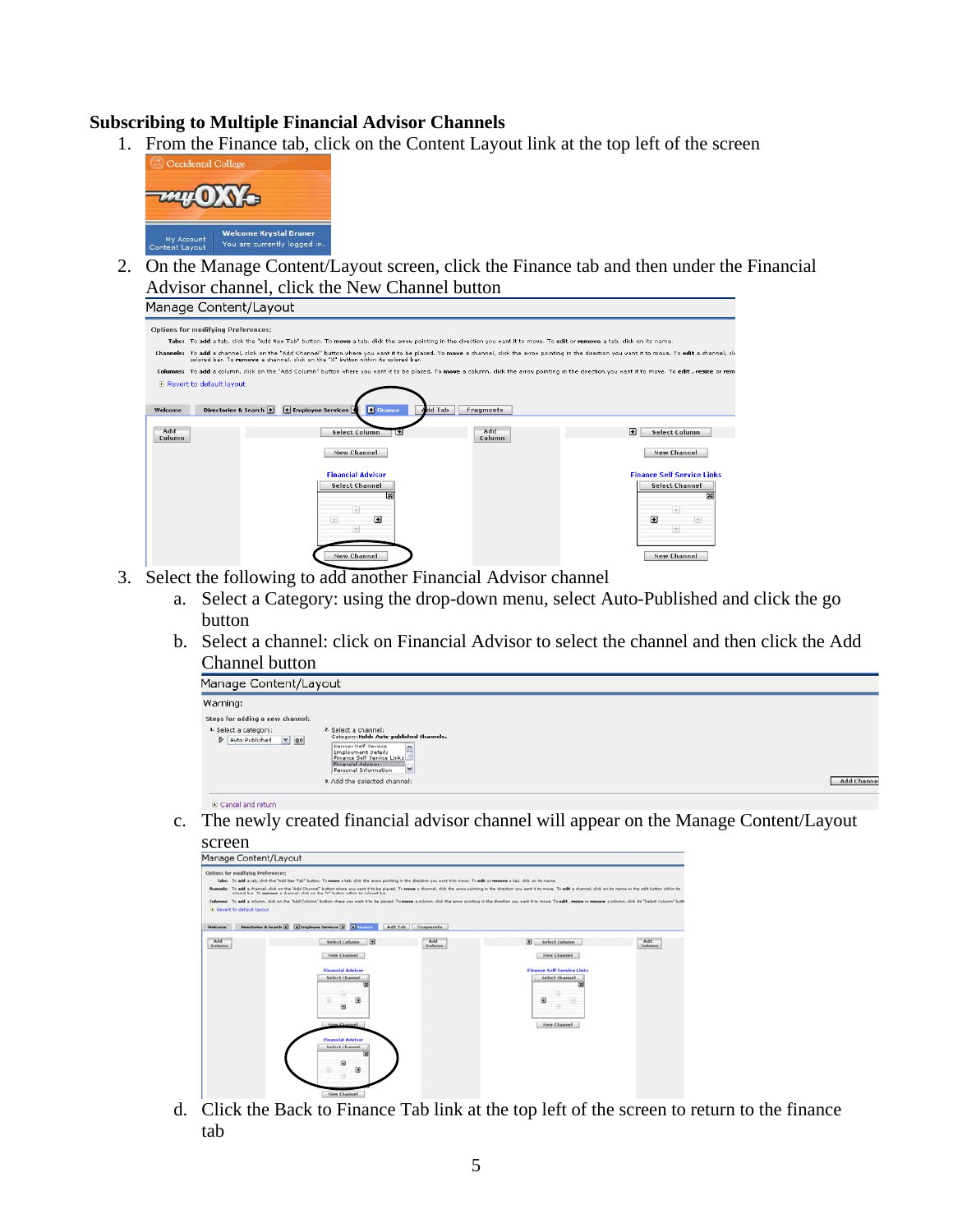| <b>Occidental College</b><br>tan(0) |  |
|-------------------------------------|--|
| Back to<br>Finance Tab              |  |
| Manage Content/Layout               |  |

4. The newly created financial advisor channel will appear on the finance tab (this channel will need to be setup with the appropriate fund/organization code combinations)

| <b>Financial Advisor</b>                         |              |                |   |                |              |              |                                                                                                               | <b>ZOFIX</b> |
|--------------------------------------------------|--------------|----------------|---|----------------|--------------|--------------|---------------------------------------------------------------------------------------------------------------|--------------|
| \$550,000<br>\$412,500<br>\$275,000<br>\$137,500 |              |                |   |                |              |              |                                                                                                               |              |
|                                                  | 1            | $\overline{2}$ | 3 | $\overline{4}$ | 5            |              |                                                                                                               |              |
|                                                  |              |                |   |                |              |              | Legend Fund Orgn Adjusted Budget YTD Activity / Commitments Available Balance Percent Spent Percent Available |              |
| 1 A001 1025                                      |              | 98,437         |   |                | 38,363       | 60,074       | 38.97                                                                                                         | 61.03        |
| 2 A001 7447                                      |              | 210,261        |   |                | 79,229       | 131,032      | 37.68                                                                                                         | 62.32        |
| 3 A001 6350                                      |              | 404,924        |   |                | 109,044      | 295,880      | 26.93                                                                                                         | 73.07        |
| 4 A001 1431                                      |              | 267,335        |   |                | 67,882       | 199,453      | 25.39                                                                                                         | 74.61        |
| 5 A001 1450                                      |              | 509,213        |   |                | 139,041      | 370,172      | 27.31                                                                                                         | 72.69        |
| \$1.00<br>\$0.75<br>\$0.50<br>\$0.25             |              |                |   |                |              |              |                                                                                                               |              |
|                                                  | $\mathbf{1}$ | $\overline{2}$ | 3 | $\overline{4}$ | 5            |              |                                                                                                               |              |
|                                                  |              |                |   |                |              |              |                                                                                                               |              |
|                                                  |              | 0.00           |   |                | 0.00         | 0.00         | Legend Fund Orgn Adjusted Budget YTD Activity / Commitments Available Balance Percent Spent Percent Available |              |
| 1<br>$\overline{2}$                              |              | 0.00           |   |                |              | 0.00         |                                                                                                               |              |
| ä                                                |              | 0.00           |   |                | 0.00<br>0.00 | 0.00         |                                                                                                               |              |
|                                                  |              |                |   |                |              |              |                                                                                                               |              |
|                                                  |              |                |   |                |              |              |                                                                                                               |              |
| $\overline{\mathbf{4}}$<br>5                     |              | 0.00<br>0.00   |   |                | 0.00<br>0.00 | 0.00<br>0.00 |                                                                                                               |              |

### **Self Service Links Channel**

The self service links channel in the Finance tab contains the links for the budget queries, the encumbrance (purchase order) query, the budget transfer form, the multiple line budget transfer form, and the delete finance template form. The budget queries link allows the user to select from 2 different budget queries to get account information for their designated fund/organization code combinations. The encumbrance query link allows the user to view purchase orders for their designated fund/organization code combinations. The budget transfer link allows the user to make a 2 line budget transfer for their designated fund/organization code combinations. The multiple line budget transfer link allows the user to make up to a 5 line budget transfer for their designated fund/organization code combinations. The delete finance template link allows the user to delete any saved templates for the various queries and transfers.



### **Budget Queries**

There are two types of budget queries: the Budget Query by Account and the Budget Quick Query. The budget query by account allows the user to receive detailed information for their designated fund/organization code combination whereas the budget quick query gives only summary information.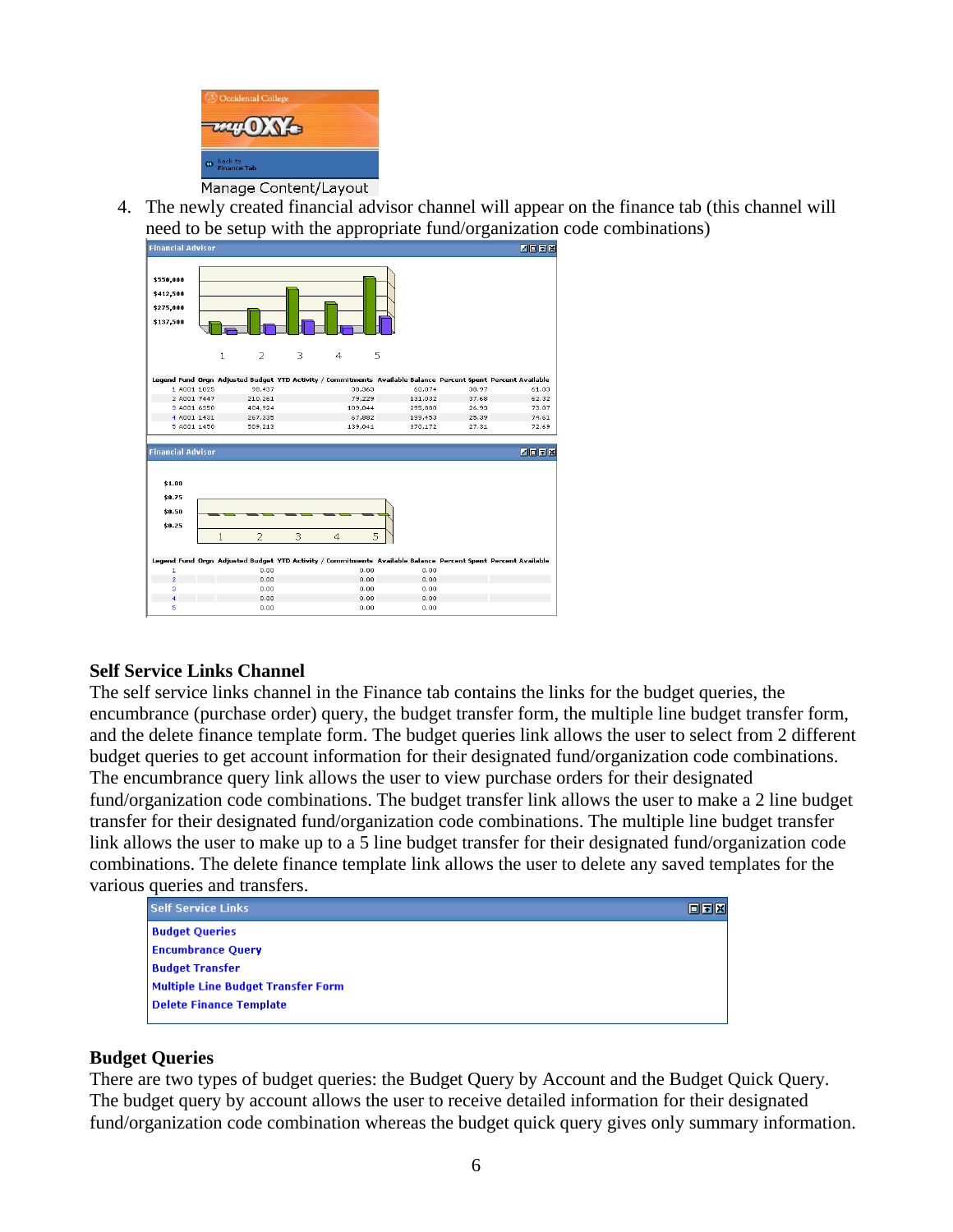### **Budget Query by Account**

1. From the Finance tab, in the Self Service Links channel, click on the Budget Queries link



2. Select Budget Query by Account from the drop-down menu and click the Create Query button **Budget Queries** 

| Budget Status by Account |
|--------------------------|
|                          |
|                          |
|                          |
| $\sim$                   |
|                          |
|                          |

3. All of the data columns needed for the query will be automatically selected, click Continue Budget Queries

| Adopted Budget                               | <b>Vear to Date</b> |
|----------------------------------------------|---------------------|
| <b>Di Budget Adjustment [Di Encumbrances</b> |                     |
| Adjusted Budget                              | Available Balance   |
| Save Query as:                               |                     |

[ Budget Queries | Encumbrance Query | Budget Transfer | Multiple Line Budget Transfer | Delete Finance Template ]

4. Select the query parameters<br>Budget Queries

Op For a Budget Query to be successful, a user with Fund Organization query access must enter a value in the Organization field (entering % in the organization field will bring up all organization codes<br>for the fund) as we

To perform a comparison query select a Comparison Fiscal Year and Period in addition to the required Fiscal Year and Period. With this selection, all details retrieved will be placed next to the

| <b>Fiscal year:</b>                | $2010 \times$ | <b>Fiscal period:</b>                   | $01 \times$ |
|------------------------------------|---------------|-----------------------------------------|-------------|
| Comparison Fiscal year: None v     |               | <b>Comparison Fiscal period:</b> None M |             |
| <b>Commitment Type:</b>            | ΑII           | v                                       |             |
| <b>Chart of Accounts</b>           | 9             |                                         |             |
| Fund                               |               | Activity                                |             |
| Organization                       |               |                                         |             |
| Account.                           |               |                                         |             |
| Program                            |               |                                         |             |
| <b>My Include Revenue Accounts</b> |               |                                         |             |
| <b>Save Query as:</b>              |               |                                         |             |
| Submit Query                       |               |                                         |             |

- a. Fiscal Year: use the drop-down menu to select the fiscal year (the current fiscal year will automatically default)
- b. Fiscal Period: use the drop-down menu to select the fiscal period
	- i. The fiscal period relates to each month of the fiscal year:
		- 1. July  $-01$ 
			- 2. August  $-02$
			- 3. September 03
			- 4. October 04
			- 5. November 05
			- 6. December 06
			- 7. January  $-07$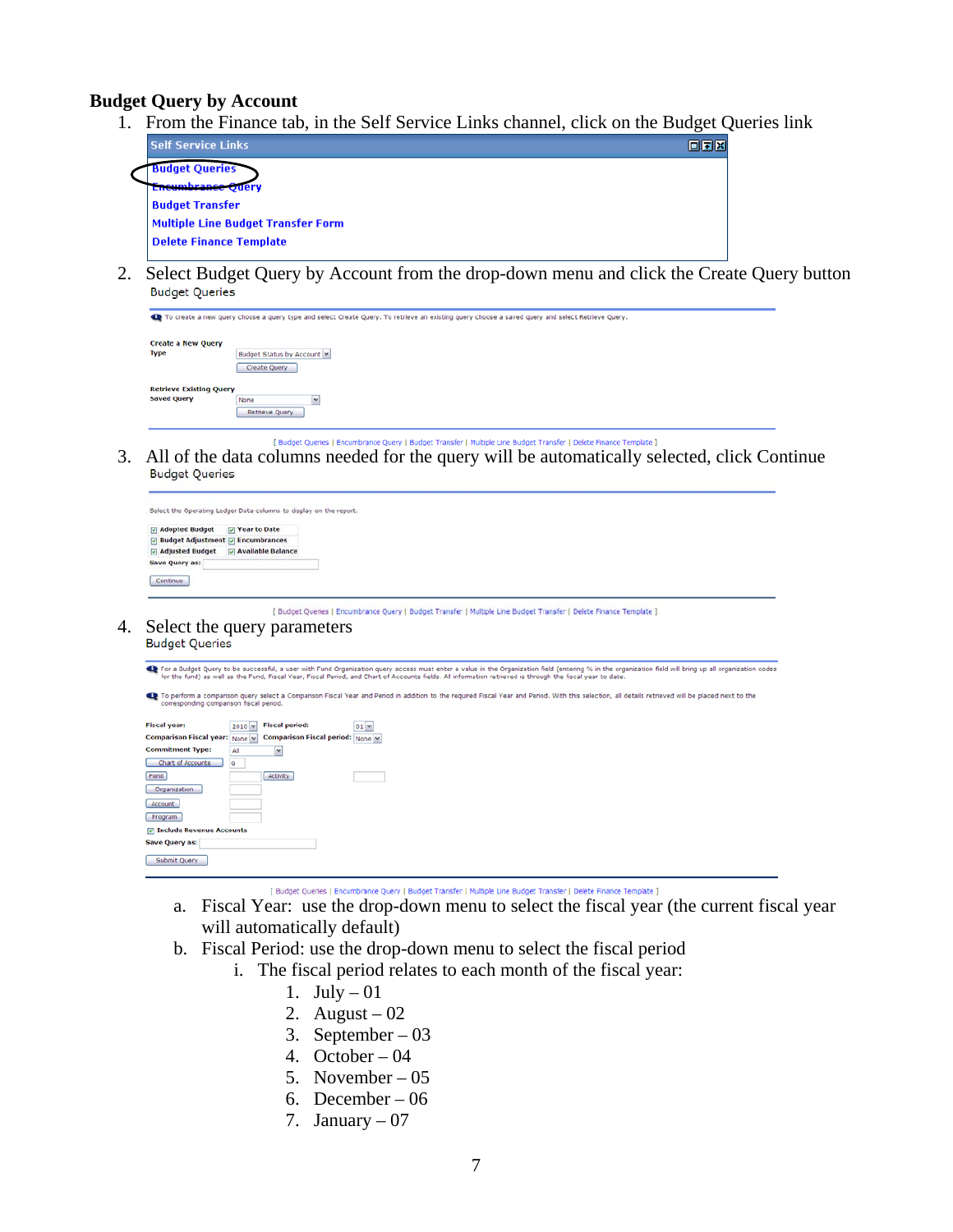- 8. February 08
- 9. March 09
- 10. April 10
- 11. May 11
- 12. June 12
- ii. When a fiscal period is selected, it will show all data from the start of the fiscal year through the last date of the month for that fiscal period. To see the entire fiscal year, select fiscal period 12
- c. Comparison Fiscal Year: this selection allows a user to compare one fiscal year to another
	- i. Select None if no comparison is needed
	- ii. Select the comparison fiscal year from the drop-down menu to add that year's comparison data to the query

Notes: for a comparison query to work, the comparison fiscal year and the comparison fiscal period must be selected.

- d. Comparison Fiscal Period: this selection is used in tandem with the comparison fiscal year selection
	- i. Select None if no comparison is needed
	- ii. Select the comparison fiscal period from the drop-down menu
- e. Commitment Type: use the drop-down menu to select All
- f. Chart of Accounts: this will automatically default with Oxy's only chart of accounts  $code - 9$
- g. Fund: enter the fund code
- h. Organization: enter the organization code or enter % to bring up all organization codes for that fund
- i. Account, Program, and Activity: these codes are not necessary to run the query and can be left blank, however, they can be entered to refine the query results
- j. Include Revenue Accounts: this checkbox is automatically selected, however, if the query should not contain revenue accounts, uncheck this box
- k. Save Query as: this field is for saving the parameters entered for the query to be used again in the future. If this field is left blank, the parameters will not be saved. If this field is populated with a query name, the parameters will be saved when the Submit Query button is clicked. The query can then be retrieved in the future by selecting the query name from the Retrieve Existing Query drop-down menu and clicking the Retrieve Query button<br>Retrieve Existing Query



- l. Click the Submit Query button to run the query
- 5. The query results will automatically display
	- a. The Report Parameters section contains the parameters from the query
		- i. The period ending date gives the last date of the fiscal period that was selected for the query
		- ii. The as of date is the date the query was run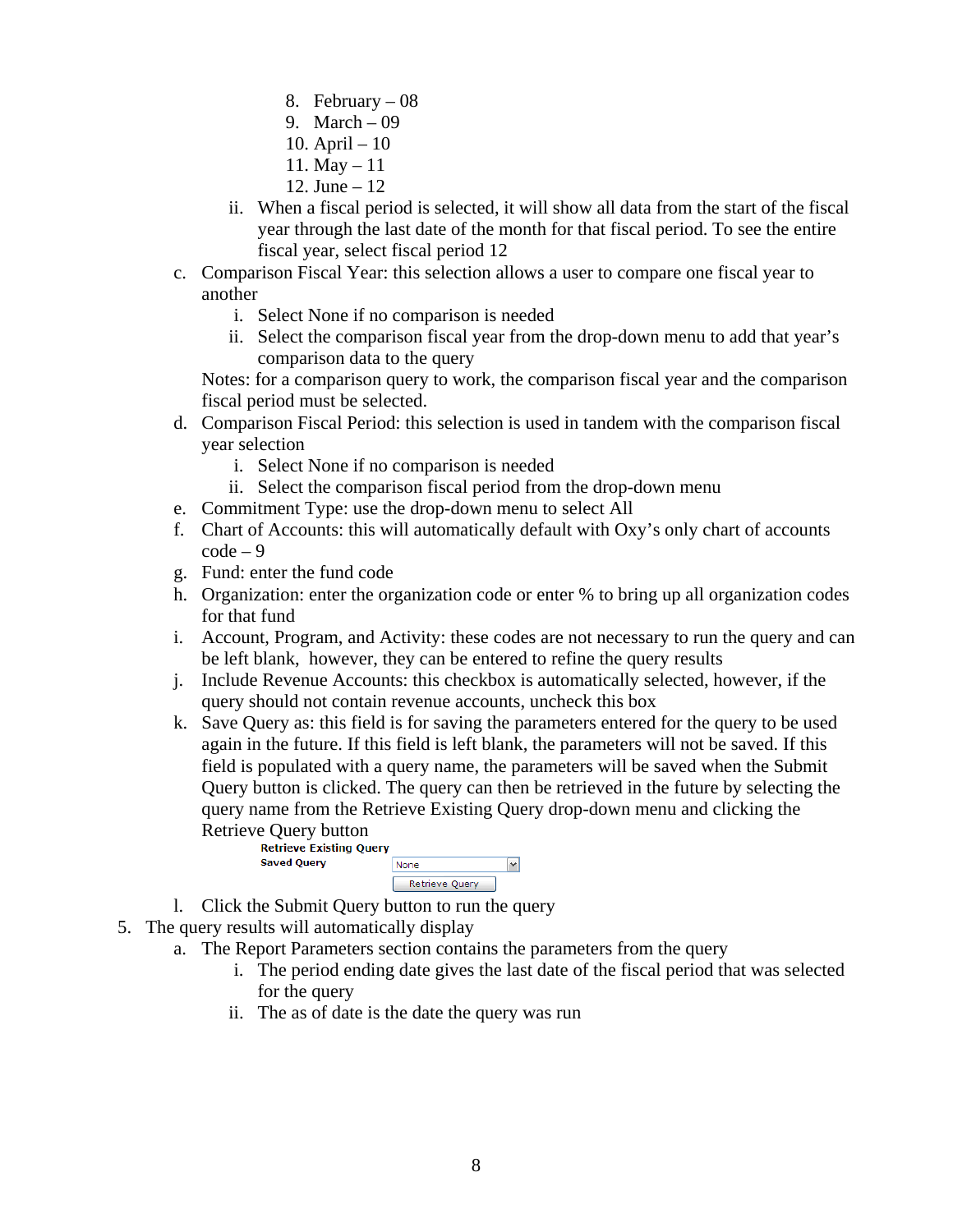**Report Parameters** 

| <b>Organization Budget Status Report</b> |                                        |                     |     |  |  |  |  |  |  |
|------------------------------------------|----------------------------------------|---------------------|-----|--|--|--|--|--|--|
| <b>By Account</b>                        |                                        |                     |     |  |  |  |  |  |  |
| Period Ending Oct 31, 2009               |                                        |                     |     |  |  |  |  |  |  |
| As of Nov 02, 2009                       |                                        |                     |     |  |  |  |  |  |  |
|                                          | Chart of Accounts 9 Occidental College | Commitment Type All |     |  |  |  |  |  |  |
| Fund                                     | A001 Current Operations                | Program             | All |  |  |  |  |  |  |
| Organization                             | 7410 Test Department Data Activity     |                     | All |  |  |  |  |  |  |
| Account                                  | All                                    | Location            | Αll |  |  |  |  |  |  |

- b. The Query Results section contains detailed query information
	- i. Account  $\&$  Account Title: these fields contain the account code and the account code title
	- ii. Adopted Budget: the original budget load
	- iii. Budget Adjustments: all budget adjustments
	- iv. Adjusted Budget: the difference between the original budget load and any budget adjustments
	- v. Year to Date: all year to date activity (expenses, etc)
	- vi. Encumbrances: any open purchase orders
	- vii. Available Balance: the balance available
	- viii. Screen Total: total of all records on the screen
	- ix. Running Total: total of all records on the screen plus any records previously viewed
	- x. Report Total (of all records): total of all records
	- xi. Next 15> Button: only 15 account lines will show on the screen at a time, to see the next 15 account lines, click the Next 15 button

|      | <b>Account Account Title</b>  | FY09/PD04 Adopted<br><b>Budget</b> | FY09/PD04 Budget<br><b>Adjustment</b> | FY09/PD04 Adjusted<br><b>Budget</b> | FY09/PD04 Year to<br>Date | <b>FY09/PD04</b><br><b>Encumbrances</b> | FY09/PD04 Available<br><b>Balance</b> |
|------|-------------------------------|------------------------------------|---------------------------------------|-------------------------------------|---------------------------|-----------------------------------------|---------------------------------------|
|      | 1813X Tsfrs In For Other      | 0.00                               | 0.00                                  | 0.00.                               | 0.00                      | 0.00                                    | 0.0                                   |
| 2322 | Other Supplies                | 1,050.80                           | 0.00                                  | 1,050.80                            | 81.18                     | 0.00                                    | 969.6                                 |
| 2334 | Vehicle Gasoline              | 5.043.86                           | 0.00                                  | 5.043.86                            | 3.342.09                  | 0.00                                    | 1,701.7                               |
| 2347 | Equipment Rental              | 12,982.68                          | 10.918.21)                            | 2.064.47                            | 0.00                      | 0.00                                    | 2,064,4                               |
| 2349 | Other Operating<br>Expenses   | 3.754.52                           | 0.00                                  | 3.754.52                            | 4,471.91                  | 0.00                                    | (717.3)                               |
| 2361 | Equipment<br>Maintenance      | 10,508.04                          | 1,722.37                              | 12,230.41                           | 12,230.41                 | 0.00                                    | 0.0                                   |
| 2433 | Equipment (Under<br>\$5,000)  | 0.00                               | 0.00                                  | 0.00                                | 0.00                      | 0.00                                    | 0.0                                   |
| 2434 | Equipment (Over<br>\$5,000)   | 0.00                               | 9.195.84                              | 9,195.84                            | 9,195.84                  | 0.00                                    | 0.0                                   |
|      | Report Total (of all records) | 33,339.90                          | 0.00                                  | 33,339.90                           | 29.321.43                 | 0.00                                    | 4.018.4                               |

 $Next 15$ 

- c. Below the query results are some additional features that can be used to augment the query data
	- i. The Download All Ledger Columns and the Download Selected Ledger Columns buttons will automatically download all query data into Excel
	- ii. Compute Additional Columns for the query section this section allows the user to add computation columns to the query
		- 1. Column 1: use the drop-down menu to select the first column that should be used in the computation
		- 2. Operator: use the drop-down menu to select the operation that should be performed between the column 1 and column 2 selections
		- 3. Column 2: use the drop-down menu to select the second column that should be used in the computation
		- 4. Display After Column: use the drop-down menu to select the column within the query where the new column should be displayed after
		- 5. New Column Description: enter the title of the new column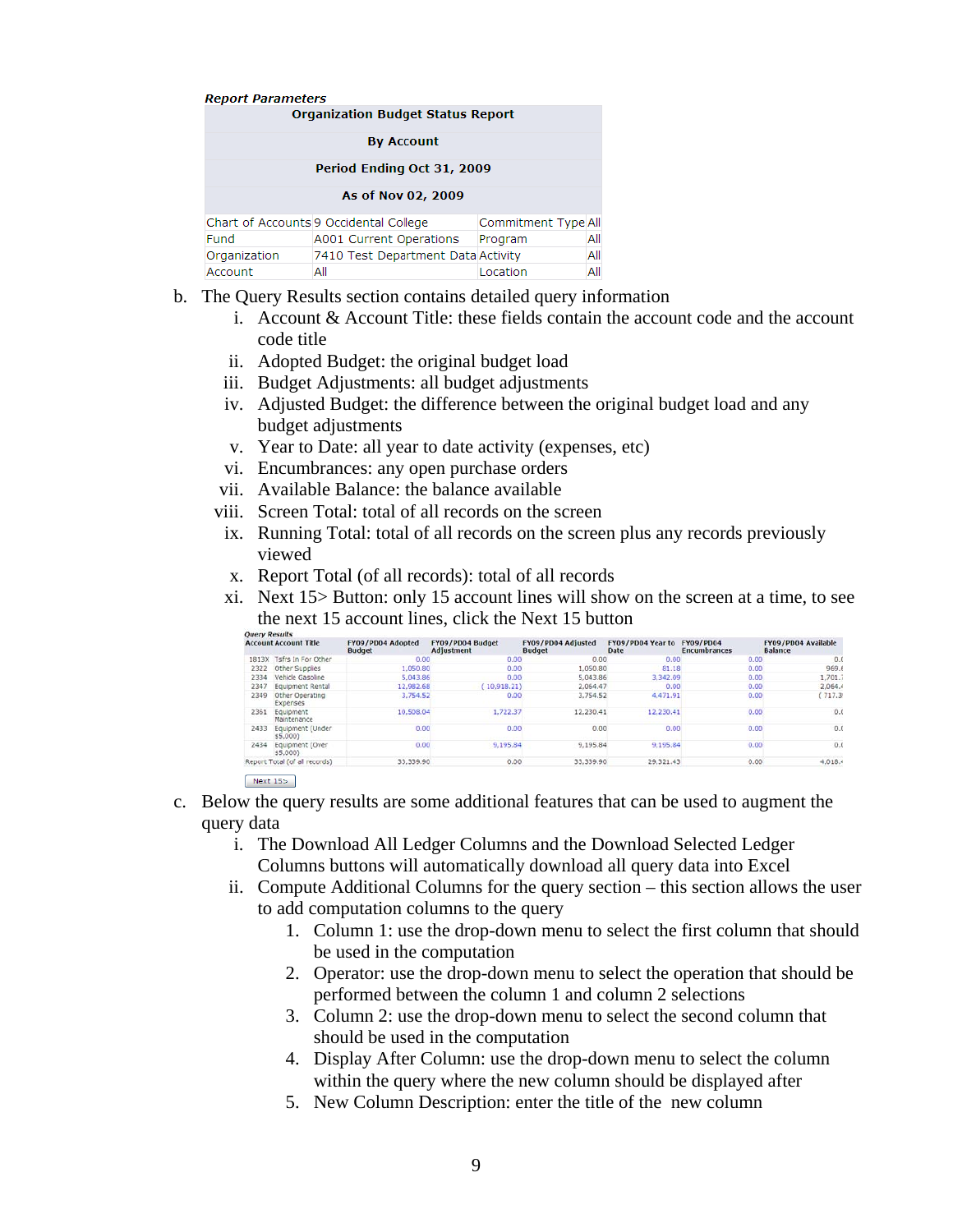6. Click the Perform Computation button to add the computation column to the query results

| Download All Ledger Columns<br>Save Query as                           |                 | Download Selected Ledger Columns        |                                    |                               |
|------------------------------------------------------------------------|-----------------|-----------------------------------------|------------------------------------|-------------------------------|
| <b>Compute Additional Columns for the query</b><br>Column <sub>1</sub> | <b>Operator</b> | Column <sub>2</sub>                     | <b>Display After Column</b>        | <b>New Column Description</b> |
| M.<br>FY10/PD04 Adopted Budget<br>Perform Computation                  |                 | percent of M   FY10/PD04 Adopted Budget | $\sim$<br>FY10/PD04 Adopted Budget | ×                             |
| Another Query                                                          |                 |                                         |                                    |                               |

- [ Budget Queries | Encumbrance Query | Budget Transfer | Multiple Line Budget Transfer | Delete Finance Template ]
- d. Within the query results, click on the amount links within the query to display additional information for that selection
	- i. The detail screen will show the activity for that account
	- ii. The Document List section contains all of the transactions for the account selected
		- 1. Click on the document code link to bring up the specific document for that transaction
			- a. Rule Class Code: this field indicates the type of transaction (Note: a list of commonly used rule class codes (transaction types) can be found at the end of the user guide)
	- iii. The Download button will download the document list into Excel

| <b>Report Parameters</b>       |                                                                                                                             |                      |     |             |
|--------------------------------|-----------------------------------------------------------------------------------------------------------------------------|----------------------|-----|-------------|
|                                | <b>Organization Budget Status Detail Report</b>                                                                             |                      |     |             |
|                                | <b>Summary Year to Date Transaction Report</b>                                                                              |                      |     |             |
|                                | Period Ending Oct 31, 2009                                                                                                  |                      |     |             |
|                                |                                                                                                                             |                      |     |             |
|                                | As of Nov 02, 2009                                                                                                          |                      |     |             |
|                                | Chart of Accounts: 9 Occidental College                                                                                     | Commitment Type: All |     |             |
| Fund:                          | A001 Current Operations                                                                                                     | Program:             | All |             |
| Organization:                  | 7410 Test Department Data Activity:                                                                                         |                      | All |             |
| Account:                       | 2321 Office Supplies                                                                                                        | Location:            | All |             |
| Jul 20, 2009                   | Transaction Date Activity Date Document Code Vendor/Transaction Description Amount Rule Class Code<br>Jul 20, 2009 I0485902 | Office Depot, Inc.   |     | 167.41 INNI |
| Report Total (of all records): |                                                                                                                             |                      |     | 167.41      |
|                                |                                                                                                                             |                      |     |             |
|                                | Available Budget Balance: 11,209.60                                                                                         |                      |     |             |
|                                |                                                                                                                             |                      |     |             |
| Download                       |                                                                                                                             |                      |     |             |
|                                |                                                                                                                             |                      |     |             |
| Save Query as                  |                                                                                                                             |                      |     |             |
|                                |                                                                                                                             |                      |     |             |
|                                |                                                                                                                             |                      |     |             |
| Another Ouerv                  |                                                                                                                             |                      |     |             |

6. Click the Another Query button to run another budget query or the Back to Finance Tab link to return to the finance tab

### **Comparison Query Example**

Next 15>

Below is an example of a comparison query. The comparison query places the columns for both fiscal years next to each other for comparison purposes. All of the same features apply for comparison queries as with non-comparison queries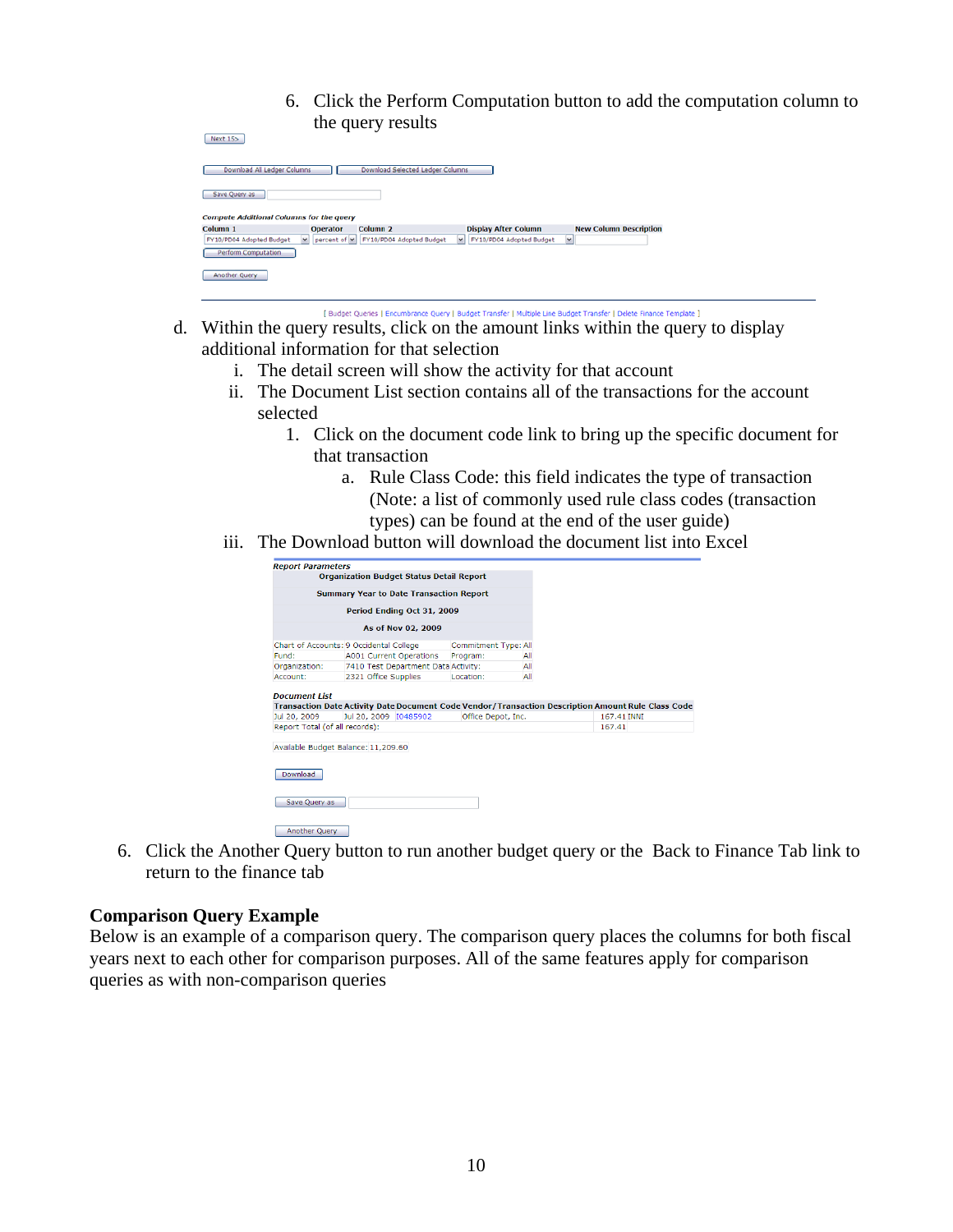|                      | <b>Report Parameters</b>             |                                          |                          |                       |                                                      |           |                                  |                                                                                                                     |                        |      |                                                                |                                      |                                    |
|----------------------|--------------------------------------|------------------------------------------|--------------------------|-----------------------|------------------------------------------------------|-----------|----------------------------------|---------------------------------------------------------------------------------------------------------------------|------------------------|------|----------------------------------------------------------------|--------------------------------------|------------------------------------|
|                      |                                      | <b>Organization Budget Status Report</b> |                          |                       |                                                      |           |                                  |                                                                                                                     |                        |      |                                                                |                                      |                                    |
|                      |                                      | <b>By Account</b>                        |                          |                       |                                                      |           |                                  |                                                                                                                     |                        |      |                                                                |                                      |                                    |
|                      |                                      | Period Ending Oct 31, 2009               |                          |                       |                                                      |           |                                  |                                                                                                                     |                        |      |                                                                |                                      |                                    |
|                      |                                      | As of Nov 02, 2009                       |                          |                       |                                                      |           |                                  |                                                                                                                     |                        |      |                                                                |                                      |                                    |
|                      |                                      | Compared to Oct 31, 2008                 |                          |                       |                                                      |           |                                  |                                                                                                                     |                        |      |                                                                |                                      |                                    |
|                      |                                      | Chart of Accounts 9 Occidental College   |                          | Commitment Type All   |                                                      |           |                                  |                                                                                                                     |                        |      |                                                                |                                      |                                    |
| Fund                 |                                      | A001 Current Operations                  |                          | Program               | All                                                  |           |                                  |                                                                                                                     |                        |      |                                                                |                                      |                                    |
| Organization         |                                      | 7410 Test Department Data Activity       |                          |                       | All                                                  |           |                                  |                                                                                                                     |                        |      |                                                                |                                      |                                    |
| Account              | All                                  |                                          |                          | Location              | All                                                  |           |                                  |                                                                                                                     |                        |      |                                                                |                                      |                                    |
| <b>Query Results</b> |                                      |                                          |                          |                       |                                                      |           |                                  |                                                                                                                     |                        |      |                                                                |                                      |                                    |
|                      | <b>Account Account</b><br>Title      | Adopted<br><b>Budget</b>                 | Adopted<br><b>Budget</b> | <b>Budget</b>         | <b>Budget</b><br><b>Adjustment Adjustment Budget</b> | Adjusted  | <b>Adjusted</b><br><b>Budget</b> | FY09/PD04 FY10/PD04 FY09/PD04 FY10/PD04 FY09/PD04 FY10/PD04 FY09/PD04 FY10/PD04 FY09/PD04<br>Year to<br><b>Date</b> | Year to<br><b>Date</b> |      | <b>FY10/PD04</b><br><b>Encumbrances Encumbrances Available</b> | FY09/PD04 FY10/PD0<br><b>Balance</b> | <b>Available</b><br><b>Balance</b> |
|                      | 1813X Tsfrs In For<br>Other          | 0.00                                     | 0.00                     | 0.00                  | 0.00                                                 | 0.00      | 0.00                             | 0.00                                                                                                                | 0.00                   | 0.00 | 0.00                                                           | 0.00                                 | 0.0                                |
|                      | 2322 Other<br>Supplies               | 1,050.80                                 | 1,071.82                 | 0.00                  | 0.00                                                 | 1,050.80  | 1,071.82                         | 81.18                                                                                                               | 398.16                 | 0.00 | 0.00                                                           | 969.62                               | 673.6                              |
|                      | 2334 Vehicle<br>Gasoline             | 5,043.86                                 | 5.144.74                 | 0.00                  | 0.00                                                 | 5,043.86  | 5,144.74                         | 3,342.09                                                                                                            | 790.82                 | 0.00 | 0.00                                                           | 1,701.77                             | 4,353.9                            |
| 2347                 | Equipment<br>Rental                  | 12,982.68                                |                          | 13,242.33 (10,918.21) | 0.00                                                 | 2.064.47  | 13,242.33                        | 0.00                                                                                                                | 4.172.50               | 0.00 | 0.00                                                           | 2.064.47                             | 9.069.8                            |
| 2349                 | Other<br>Operating<br>Expenses       | 3,754.52                                 | 3,829.61                 | 0.00                  | 0.00                                                 | 3,754.52  | 3,829.61                         | 4,471.91                                                                                                            | 4,259.03               | 0.00 | 0.00                                                           | (717.39)                             | 429.4                              |
|                      | 2361 Equipment<br>Maintenance        | 10,508.04                                | 10.718.20                | 1,722.37              | 0.00                                                 | 12.230.41 | 10.718.20                        | 12,230.41                                                                                                           | 190.00                 | 0.00 | 0.00                                                           | 0.00                                 | 10.528.2                           |
|                      | 2433 Equipment<br>(Under<br>\$5,000) | 0.00                                     | 0.00                     | 0.00                  | 0.00                                                 | 0.00      | 0.00                             | 0.00                                                                                                                | 0.00                   | 0.00 | 0.00                                                           | 0.00                                 | 0.0                                |
|                      | 2434 Equipment<br>(Over<br>\$5,000)  | 0.00                                     | 0.00                     | 9,195.84              | 0.00                                                 | 9.195.84  | 0.00                             | 9,195.84                                                                                                            | 0.00                   | 0.00 | 0.00                                                           | 0.00                                 | 0.0                                |
| records)             | Report Total (of all                 | 33,339.90                                | 34,006.70                | 0.00                  | 0.00                                                 | 33.339.90 | 34,006.70                        | 29,321.43                                                                                                           | 9.810.51               | 0.00 | 0.00                                                           | 4,018.47                             | 24.196.1                           |

### **Non-Operating Query Example**

Below is an example of a non-operating fund budget query. Since non-operating funds do not have budgets the only data that would potentially be displayed in the query is the year to date activity, encumbrances, and available balance. The available balance will be reflected as a negative number since there is not budget for the fund. To calculate the available balance for the fund, take the beginning balance (obtained from the Business office) and subtract the year to date activity as well as the encumbrances amounts. All of the same features are available for non-operating fund budget queries

|      | <b>OUErv Results</b>          |                                           |                                              |                                            |                                            |                     |                                              |
|------|-------------------------------|-------------------------------------------|----------------------------------------------|--------------------------------------------|--------------------------------------------|---------------------|----------------------------------------------|
|      | <b>Account Account Title</b>  | <b>FY10/PD04 Adopted</b><br><b>Budget</b> | <b>FY10/PD04 Budget</b><br><b>Adjustment</b> | <b>FY10/PD04 Adjusted</b><br><b>Budget</b> | FY10/PD04 Year to FY10/PD04<br><b>Date</b> | <b>Encumbrances</b> | <b>FY10/PD04 Available</b><br><b>Balance</b> |
| 2349 | Other Operating<br>Expenses   | 0.00                                      | 0.00                                         | 0.00                                       | 15,325,00                                  | 0.00                | 15.325.00                                    |
|      | Report Total (of all records) | 0.00                                      | 0.00                                         | 0.00                                       | 15.325.00                                  | 0.00                | 15,325.00                                    |

### **Budget Quick Query**

1. From the Finance tab, in the Self Service Links channel, click on the Budget Queries link

| l Self Service Links.<br>同同別              |  |
|-------------------------------------------|--|
| <b>Budget Queries</b>                     |  |
| <b>Ensumbrance Otlery</b>                 |  |
| <b>Budget Transfer</b>                    |  |
| <b>Multiple Line Budget Transfer Form</b> |  |
| <b>Delete Finance Template</b>            |  |
|                                           |  |

2. Select Budget Quick Query from the drop-down menu and click the Create Query button Budget Queries

| To create a new query choose a query type and select Create Query. To retrieve an existing query choose a saved query and select Retrieve Query. |  |
|--------------------------------------------------------------------------------------------------------------------------------------------------|--|
| <b>Create a New Query</b><br>Type<br>$\sim$<br>Budget Quick Query<br>Create Query                                                                |  |
| <b>Retrieve Existing Query</b><br><b>Saved Query</b><br>None<br>Ŵ<br>Retrieve Query                                                              |  |

[ Budget Queries | Encumbrance Query | Budget Transfer | Multiple Line Budget Transfer | Delete Finance Template ]

3. Select the query parameters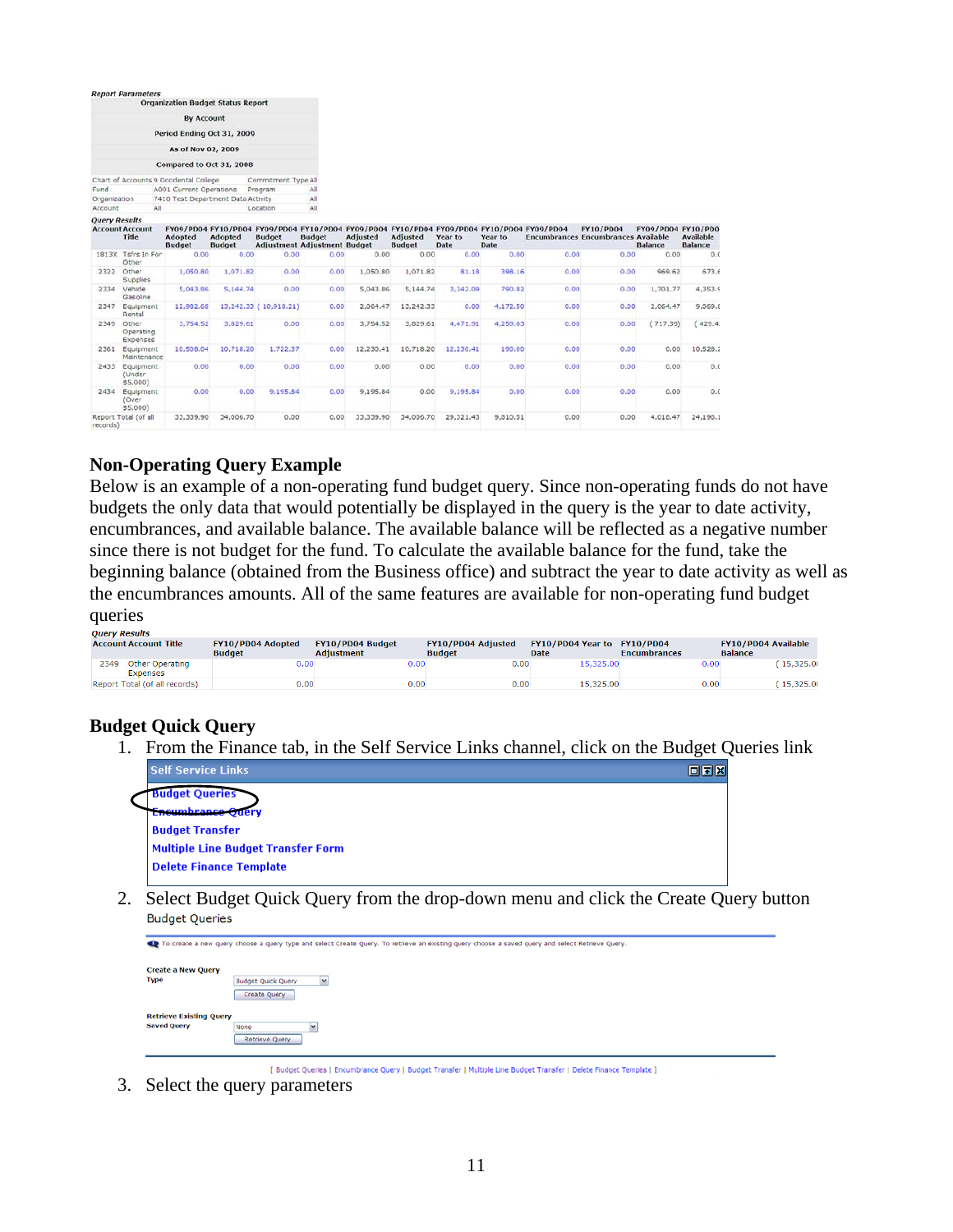### **Budget Queries**

For a Budget Query to be successful, a user with Fund Organization query access must enter a value in the Organization field (entering % in the organization feld will bring up all organization codes

| <b>Fiscal year:</b>             | $2010 \times$ |                 |  |
|---------------------------------|---------------|-----------------|--|
| <b>Chart of Accounts</b>        | 9             |                 |  |
| Fund                            |               |                 |  |
| Organization                    |               | Account         |  |
| Program                         |               | <b>Activity</b> |  |
| <b>Commitment Type:</b>         | All           | ٧               |  |
| <b>Include Revenue Accounts</b> |               |                 |  |
| <b>Save Query as:</b>           |               |                 |  |
| Submit Query                    |               |                 |  |

- a. Fiscal Year: use the drop-down menu to select the fiscal year (the current fiscal year will automatically default)
- b. Chart of Accounts: this will automatically default with Oxy's only chart of accounts  $code - 9$
- c. Fund: enter the fund code
- d. Organization: enter the organization code or enter % to bring up all organization codes for that fund
- e. Account, Program, and Activity: these codes are not necessary to run the query and can be left blank, however, they can be entered to refine the query results
- f. Commitment Type: use the drop-down menu to select All
- g. Include Revenue Accounts: this checkbox is not automatically selected, however, if the query should contain revenue accounts, check this box
- h. Save Query as: this field is for saving the parameters entered for the query to be used again in the future. If this field is left blank, the parameters will not be saved. If this field is populated with a query name, the parameters will be saved when the Submit Query button is clicked. The query can then be retrieved in the future by selecting the query name from the Retrieve Existing Query drop-down menu and clicking the Retrie

| tetrieve Query button<br><b>Retrieve Existing Query</b> |                       |              |
|---------------------------------------------------------|-----------------------|--------------|
| <b>Saved Query</b>                                      | None                  | $\checkmark$ |
|                                                         | <b>Retrieve Query</b> |              |

- i. Click the Submit Query button to run the query
- 4. The query results will automatically display
	- a. The Report Parameters section contains the parameters from the query
		- i. The period ending date gives the last date of the fiscal period that was selected for the query
		- ii. The as of date is the date the query was run Report Parameters

|              | <b>Organization Budget Status Report</b> |                    |    |
|--------------|------------------------------------------|--------------------|----|
|              | <b>By Account</b>                        |                    |    |
|              | Period Ending Jun 30, 2010               |                    |    |
|              | As of Nov 02, 2009                       |                    |    |
|              | Chart of Accounts 9 Occidental College   | Commitment Type Al |    |
| Fund         | A001 Current Operations                  | Program            | Al |
| Organization | 7410 Test Department Data Activity       |                    | Al |
| Account      | ΔIΙ                                      | <b>Ocation</b>     | Al |

- b. The Query Results section contains summary query information
	- i. Account & Account Title: these fields contain the account code and the account code title
	- ii. Adjusted Budget: the difference between the original budget load and any budget adjustments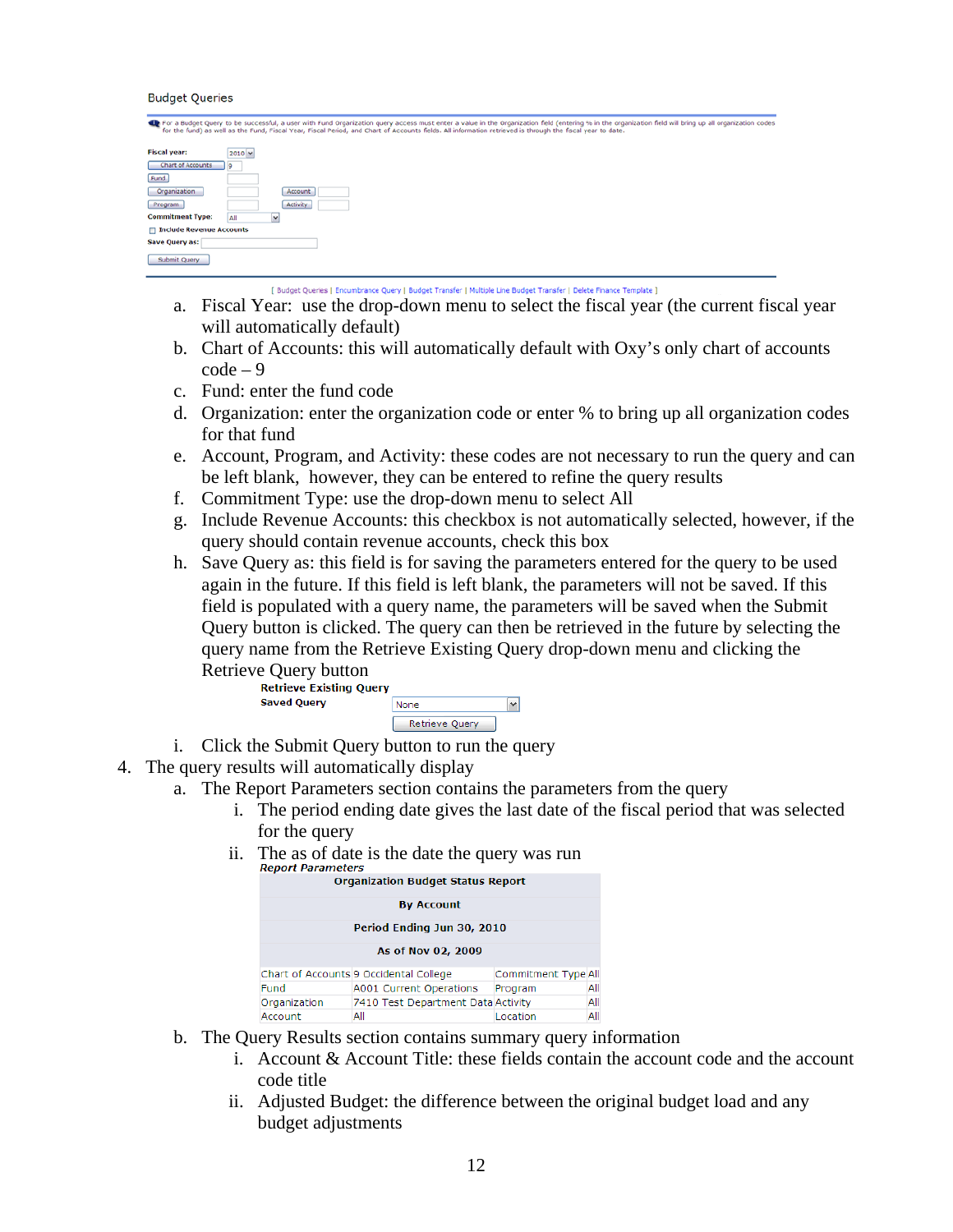- iii. Year to Date: all year to date activity (expenses, etc)
- iv. Commitments: any open purchase orders
- v. Available Balance: the balance available
- vi. Screen Total: total of all records on the screen
- vii. Running Total: total of all records on the screen plus any records previously viewed
- viii. Report Total (of all records): total of all records
- ix. Next 15> Button: only 15 account lines will show on the screen at a time, to see the next 15 account lines, click the Next 15 button

| YUCI Y INCOUILO |                               |           |           |      |                                                                   |
|-----------------|-------------------------------|-----------|-----------|------|-------------------------------------------------------------------|
|                 | <b>Account Account Title</b>  |           |           |      | <b>Adjusted Budget Year to Date Commitments Available Balance</b> |
|                 | 1813X Tsfrs In For Other      | (770.00)  | (770.00)  | 0.00 | 0.00                                                              |
| 2322            | Other Supplies                | 81.18     | 81.18     | 0.00 | 0.00                                                              |
| 2334            | Vehicle Gasoline              | 3.342.09  | 3,342.09  | 0.00 | 0.00                                                              |
| 2347            | <b>Equipment Rental</b>       | 5.570.00  | 5.570.00  | 0.00 | 0.00                                                              |
| 2349            | Other Operating Expenses      | 5,323.72  | 5.323.72  | 0.00 | 0.00                                                              |
| 2361            | <b>Equipment Maintenance</b>  | 12,230.41 | 12,230.41 | 0.00 | 0.00                                                              |
| 2433            | Equipment (Under \$5,000)     | 0.00      | 0.00      | 0.00 | 0.00                                                              |
| 2434            | Equipment (Over \$5,000)      | 9.195.84  | 9.195.84  | 0.00 | 0.00                                                              |
|                 | Report Total (of all records) | 34.973.24 | 34.973.24 | 0.00 | 0.00                                                              |

5. Click the Another Query button to run another budget query or the Back to Finance Tab link to return to the finance tab

### **Encumbrance (Purchase Order) Query**

The encumbrance query allows users to review information on purchases orders (both open and closed)for their designated fund/organization code combinations.

1. From the Finance tab, in the Self Service Links channel, click on the Encumbrance Query link



2. At the Encumbrance Query screen, enter the following parameters: **Encumbrance Query** 

| of Accounts fields.          | Concise an existing query and select Retrieve Query or create a new query. Select Submit Query to display the query results. For an Encumbrance Query to be successful, a user with Fund<br>Organization query access must enter a value in the Organization field (entering % in the organization field will bring up all organization codes for the fund) as well as the Fund, Fiscal Year, and Char |
|------------------------------|--------------------------------------------------------------------------------------------------------------------------------------------------------------------------------------------------------------------------------------------------------------------------------------------------------------------------------------------------------------------------------------------------------|
| <b>Existing Query None M</b> | Retrieve Query                                                                                                                                                                                                                                                                                                                                                                                         |
| <b>Fiscal year</b>           | Fiscal period $01$ $v$<br>$2010$ $\vee$                                                                                                                                                                                                                                                                                                                                                                |
| <b>Encumbrance Status</b>    | Open V                                                                                                                                                                                                                                                                                                                                                                                                 |
| <b>Commitment Type</b>       | All<br>ist.                                                                                                                                                                                                                                                                                                                                                                                            |
| Chart of Accounts            | 19                                                                                                                                                                                                                                                                                                                                                                                                     |
| Fund                         | <b>Activity</b>                                                                                                                                                                                                                                                                                                                                                                                        |
| Organization                 |                                                                                                                                                                                                                                                                                                                                                                                                        |
| Account                      |                                                                                                                                                                                                                                                                                                                                                                                                        |
| Program                      |                                                                                                                                                                                                                                                                                                                                                                                                        |
| Save Query as:               |                                                                                                                                                                                                                                                                                                                                                                                                        |
|                              |                                                                                                                                                                                                                                                                                                                                                                                                        |
| Submit Query                 |                                                                                                                                                                                                                                                                                                                                                                                                        |

- a. Fiscal Year: use the drop-down menu to select the fiscal year (the current fiscal year will automatically default)
- b. Fiscal Period: use the drop-down menu to select the fiscal period
	- i. The fiscal period relates to each month of the fiscal year:
		- 1.  $July 01$
		- 2. August  $-02$
		- 3. September  $03$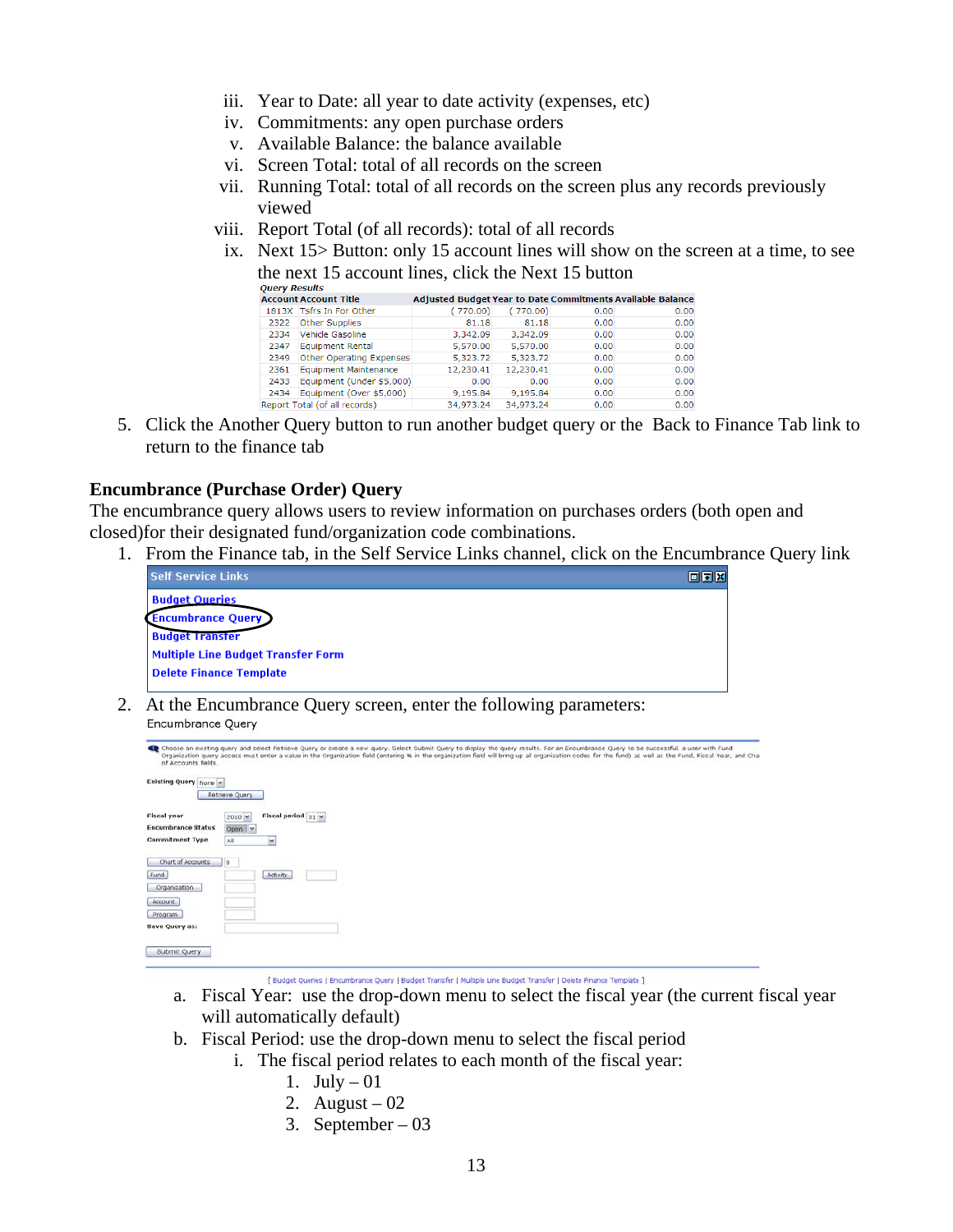- 4. October 04
- 5. November  $-05$
- 6. December  $06$
- 7. January  $-07$
- 8. February 08
- 9. March 09
- 10. April 10
- 11. May 11
- 12. June 12
- ii. When a fiscal period is selected, it will show all data from the start of the fiscal year through the last date of the month for that fiscal period. To see the entire fiscal year, select fiscal period 12
- c. Encumbrance Status: use the drop-down menu to select the purchase order status
	- i. Open will show all open purchase orders
	- ii. Closed will show all closed purchase orders
	- iii. All will show all purchase orders
- d. Commitment Type: use the drop-down menu to select All
- e. Chart of Accounts: this will automatically default with Oxy's only chart of accounts  $code - 9$
- f. Fund: enter the fund code
- g. Organization: enter the organization code or enter % to bring up all organization codes for that fund
- h. Account, Program, and Activity: these codes are not necessary to run the encumbrance query and can be left blank, however, they can be entered to refine the query results
- i. Save Query as: this field is for saving the parameters entered for the query to be used again in the future. If this field is left blank, the parameters will not be saved. If this field is populated with a query name, the parameters will be saved when the Submit Query button is clicked. The query can then be retrieved in the future by selecting the query name from the Existing Query drop-down menu and clicking the Retrieve Query button

**Encumbrance Query** 

**C** Choose an existing query and select Retrieve<br>Organization query access must enter a valu<br>of Accounts fields. Existing Query None v

Retrieve Query

- j. Click the Submit Query button to run the query
- 3. The query results will automatically display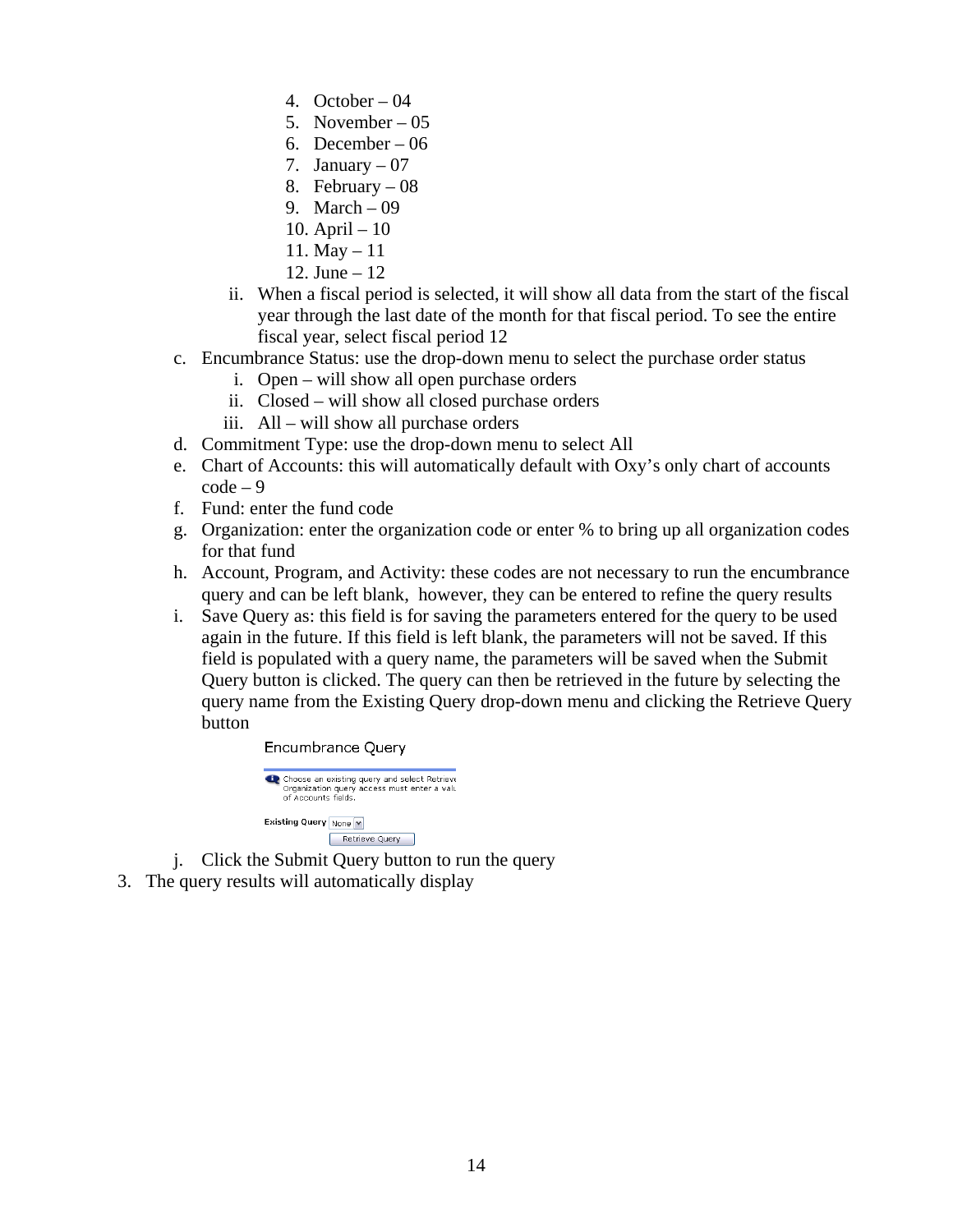|           | <b>Report Parameters</b>        |              |                                                           |                     |                         |                                   |            |                             |        |                  |                        |                |                         |
|-----------|---------------------------------|--------------|-----------------------------------------------------------|---------------------|-------------------------|-----------------------------------|------------|-----------------------------|--------|------------------|------------------------|----------------|-------------------------|
|           |                                 |              | Organization Encumbrance Status Report                    |                     |                         |                                   |            |                             |        |                  |                        |                |                         |
|           |                                 |              | All Encumbrance Summary by Document, Account Distribution |                     |                         |                                   |            |                             |        |                  |                        |                |                         |
|           | Period Ending Jun 30, 2009      |              |                                                           |                     |                         |                                   |            |                             |        |                  |                        |                |                         |
|           | As of Nov 01, 2009              |              |                                                           |                     |                         |                                   |            |                             |        |                  |                        |                |                         |
|           |                                 |              | Chart of Accounts 9 Occidental College                    | Commitment Type All |                         |                                   |            |                             |        |                  |                        |                |                         |
| Fund Code |                                 |              | A001 Current Operations                                   | Program Code        | All                     |                                   |            |                             |        |                  |                        |                |                         |
|           |                                 |              |                                                           |                     |                         |                                   |            |                             |        |                  |                        |                |                         |
| Oran Code |                                 |              | 7410 Test Department Data Activity Code                   |                     | All                     |                                   |            |                             |        |                  |                        |                |                         |
|           | Account Code                    | $\mathbb{A}$ |                                                           | Location Code       | All                     |                                   |            |                             |        |                  |                        |                |                         |
|           |                                 |              |                                                           |                     |                         |                                   |            |                             |        |                  |                        |                |                         |
|           | <b>Ouery Results</b>            |              |                                                           |                     |                         |                                   |            |                             |        |                  |                        |                |                         |
|           | <b>Account Document</b><br>Code |              | <b>Description</b>                                        |                     | Original<br>Commitments | Encumbrance<br><b>Adjustments</b> |            | Encumbrance<br>Liquidations |        | Year to<br>Date  | Current<br>Commitments | a <sub>b</sub> | Cmt Type<br><b>Used</b> |
| 2310      | P0007190                        |              | South Bay Document<br>Destruction, Inc.                   |                     | 1,000.00                |                                   | (1,000.00) |                             | .00    | .00              |                        | .00            | .00 Uncommitted         |
| 2315      | P0007240                        |              | Scantron Corporation                                      |                     | 2.048.90                |                                   | (2.048.90) |                             | .00.   | .00 <sub>1</sub> |                        | .00.           | .00 Uncommitted         |
| 2433      | P0007449                        |              | GovConnection                                             |                     | 841.23                  |                                   | .00.       |                             | B41.23 | 841.23           |                        | .00.           | 100.00 Uncommitted      |

[ Budget Queries | Encumbrance Query | Budget Transfer | Multiple Line Budget Transfer | Delete Finance Template ]

- a. The Report Parameters section: this section contains the parameters from the query
	- i. The period ending date gives the last date of the fiscal period
	- ii. The as of date is the date the query was run
- b. The Query Results section: this section contains detailed information for each purchase order including account code, document code (purchase order number), description (purchase order vendor), original commitments (original amount of the purchase order), encumbrance adjustments (adjustments to the purchase order, including cancellation of the purchase order), encumbrance liquidations (any part of the purchase order that was liquidated, including payment), year to date (the total amount paid on the purchase order to date), current commitments (the amount that is outstanding on the purchase order), % used (the percentage of the purchase order that has been liquidated)
- 4. Click on the document code link to display additional information on the purchase order
	- a. The document detail screen will show the activity on the purchase order including payment, cancellations, etc. Click on the document code link to bring up the specific document for that transaction on the purchase order
		- i. Rule Class Code: this field indicates the type of transaction that took place on the purchase order
			- 1. PORD purchase order
			- 2. PCRD purchase order cancellation
			- 3. INEI Accounts Payable invoice
			- 4. DNEI Accounts Payable check paid to the vendor (the document code is the check number)

|                                  | <b>Selected Document</b>                |                                       |                                                  |                  |                             |                        |                |                    |             |      |            |                                                     |
|----------------------------------|-----------------------------------------|---------------------------------------|--------------------------------------------------|------------------|-----------------------------|------------------------|----------------|--------------------|-------------|------|------------|-----------------------------------------------------|
|                                  | <b>Encumbrance Detail Status Report</b> |                                       |                                                  |                  |                             |                        |                |                    |             |      |            |                                                     |
|                                  | By Document, Account Distribution       |                                       |                                                  |                  |                             |                        |                |                    |             |      |            |                                                     |
|                                  | Period Ending Jun 30, 2009              |                                       |                                                  |                  |                             |                        |                |                    |             |      |            |                                                     |
| As of Nov 01, 2009               |                                         |                                       |                                                  |                  |                             |                        |                |                    |             |      |            |                                                     |
| Chart of Accounts                |                                         |                                       | 9 Occidental College Commitment Type Uncommitted |                  |                             |                        |                |                    |             |      |            |                                                     |
| Document Number                  |                                         | P0007449                              | Document Date Apr 28, 2009                       |                  |                             |                        |                |                    |             |      |            |                                                     |
|                                  |                                         | Transaction Description GovConnection |                                                  |                  |                             |                        |                |                    |             |      |            |                                                     |
|                                  |                                         |                                       |                                                  |                  |                             |                        |                |                    |             |      |            |                                                     |
| <b>Document Detail</b>           |                                         |                                       |                                                  |                  |                             |                        |                |                    |             |      |            |                                                     |
| Document<br>Code                 | Rule Class Original<br>Code             | Encumbrance                           | Encumbrance<br><b>Adjustments</b>                |                  | Encumbrance<br>Liquidations | Year to<br><b>Date</b> | Item<br>Number | Sequence<br>Number |             |      |            | Fund Organization Account Program Activity Location |
|                                  | INET                                    |                                       | .00                                              | .00              | B41.23                      | .00                    |                |                    | 1A0017410   | 2433 | ISP        |                                                     |
|                                  | DNET                                    |                                       | .00                                              | .00 <sub>1</sub> | .00.                        | .00 <sub>1</sub>       |                |                    | 1 A001 7410 | 2433 | <b>ISP</b> |                                                     |
| 10479395<br>05112953<br>10479395 | INEI                                    |                                       | .00                                              | .00.             | .00                         | 841.23                 |                |                    | 1 A001 7410 | 2433 | <b>ISP</b> |                                                     |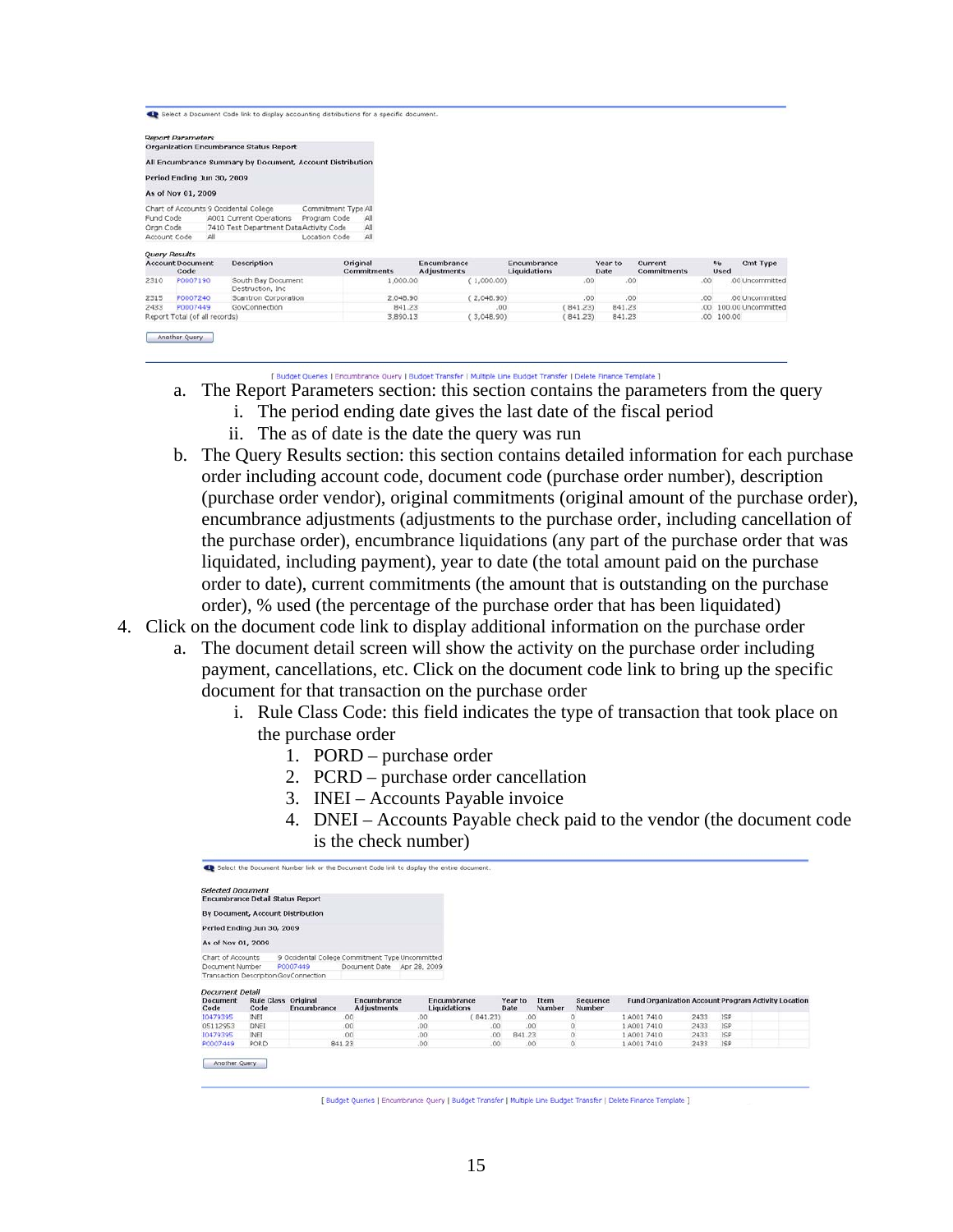5. Click the Another Query button to run another encumbrance query or the Back to Finance Tab link to return to the finance tab

### **Budget Transfer**

The budget transfer form allows users to submit a 2 line budget transfer for their designated fund/organization code combinations.

### **Budget Transfer Helpful Hints**

- There must be available budget at the time the transfer is submitted
	- o If there is no budget available when the transfer is submitted, the following error message will appear on the screen:<br> $\sum_{n=1}^{\infty}$  sequence 1:

Insufficient budget for sequence 1, suspending transaction.

Notes: Sequence X refers to the line number of the transfer

Suspending transaction means the transaction did not go through

- $\blacksquare$  Once a transfer is started, it must be completed (it cannot be left in process all information will be lost)
- **Transfers cannot be made on non-operating funds (a non-operating fund is a fund that does not** have a budget but instead uses fund balance) – these transfers should be requested from the Budget office (Budgets@oxy.edu)
- Transfers cannot be made to or from revenue accounts these transfers should be requested from the Budget office (Budgets@oxy.edu)
- Only Temporary Budget Adjustment (BD04) transfers can be made if a permanent budget adjustment transfer is needed it should be requested from the Budget office (Budgets@oxy.edu)
- Miscellaneous budget transfer error messages:
	- o The error message below indicates that a budget period was not selected for the transfer – to correct, simply use the drop-down menu to select the appropriate budget period  $\bullet$  Sequence 1:

```
Error on Process 0021
Budget period is not within the number of periods in the fiscal year.
\bullet Sequence 2:
```
Error on Process 0021 Budget period is not within the number of periods in the fiscal year.

- o Either of the error message below indicates that user does not have fund and/organization code access for the fund and/or organization code listed – to correct, contact the Budget office (Budgets@oxy.edu) to confirm which fund/organization codes are designated to a specific user
	- $\hat{\mathbf{X}}$  No permission to use fund D027
	- $\bigotimes$  No permission to use orgn 5110
- o The error message below indicates that a description was not entered for the transfer to correct, simply enter an appropriate description for the transfer Sequence 1:
	- Transaction Description is missing. Sequence 2:

Transaction Description is missing.

Note: Sequence X refers to the line number of the transfer

o The error message below indicates that the account code used for the transfer is not a valid account number – to correct, simply enter an appropriate account number for the transaction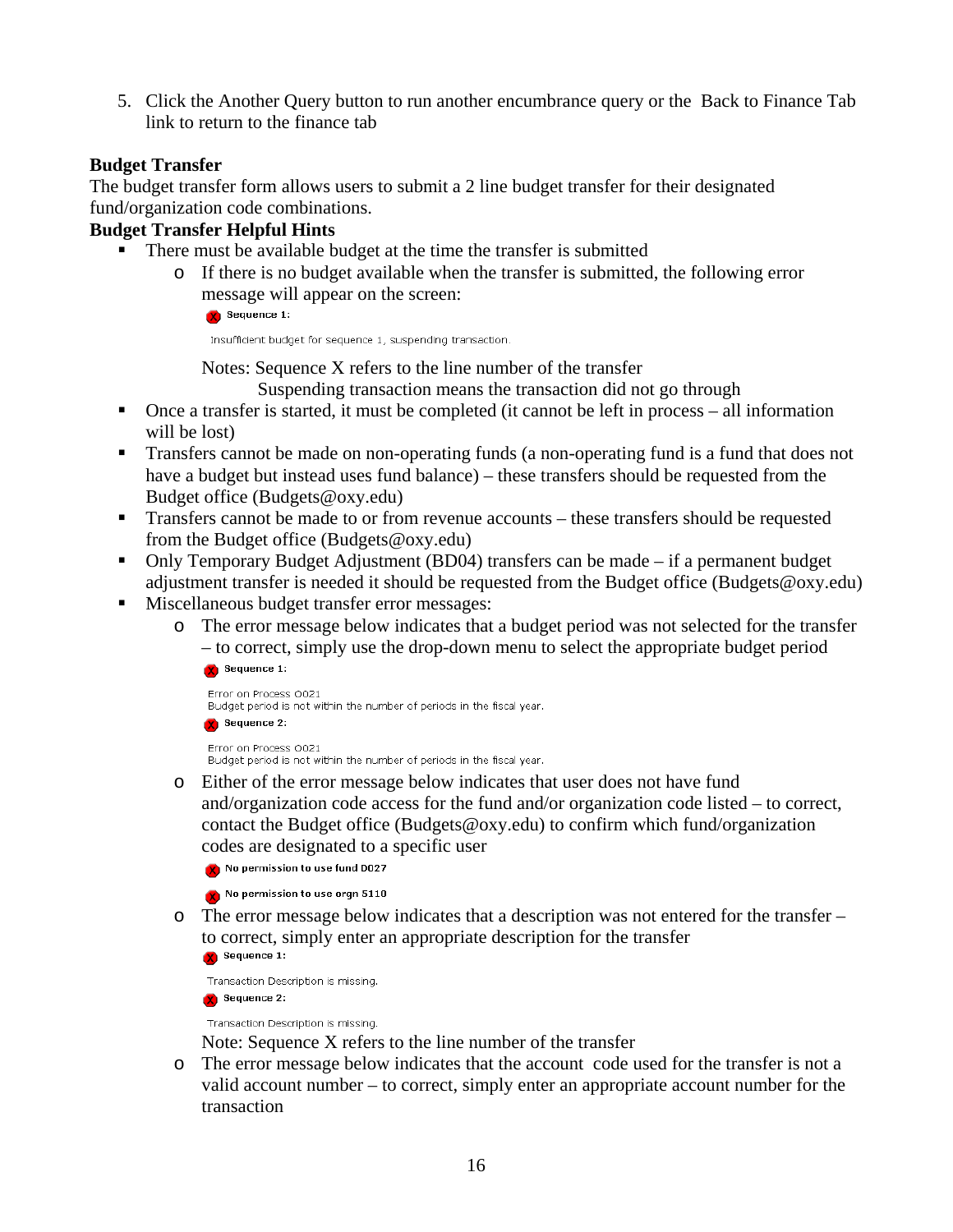

Account 2310S is invalid.

Note: Sequence X refers to the line number of the transfer

Budget Transfer Code Lookup:

Below the budget transfer form is the code lookup section which allows the user to lookup account codes, activity codes, fund codes, organization codes, and program codes to use in transfers

- 1. Select the following:
	- a. Type: use the drop-down menu to select the type of code to lookup
	- b. Code Criteria: enter the code to lookup or leave blank if unknown
		- i. If only a portion of the code is known, place a wildcard (%) for the unknown portion in the field
	- c. Title Criteria: enter the code title to lookup or leave blank if unknown
		- i. If only a portion of the code title is known, place a wildcard (%) for the unknown portion in the field
	- d. Maximum rows to return: use the drop-down menu to select the number of records the query should return
- 2. Click the Execute Query button the code lookup results will appear at the top of the transfer screen

| Code Lookup                    |                         |                     |                            |  |  |
|--------------------------------|-------------------------|---------------------|----------------------------|--|--|
| <b>Chart of Accounts Code</b>  | 9 <sub>v</sub>          | Code lookup results |                            |  |  |
|                                |                         | Chart 9             |                            |  |  |
| Type                           | $\checkmark$<br>account | Account Code        | Title                      |  |  |
| Code Criteria                  | 2310%                   | 2310                | Services                   |  |  |
| Title Criteria                 |                         | 2310A               | Services - Design          |  |  |
|                                |                         | 2310B               | Services - Writing         |  |  |
| Maximum rows to return $_{10}$ | $\checkmark$            | 2310DD              | Document Delivery Services |  |  |
| <b>Execute Query</b>           |                         | 2310W               | Web Services               |  |  |

1. From the Finance tab, in the Self Service Links channel, click on the Budget Transfer link



2. At the Budget Transfer screen, enter the following information for the transfer: **Budget Transfer** 

| Degin by creating a budget transfer or retrieving an existing template. If available budget exists, budget can be transferred from only one set of accounting elements to another within the same<br>chart. |  |
|-------------------------------------------------------------------------------------------------------------------------------------------------------------------------------------------------------------|--|
| Choose Complete to perform a validation and forward the document for processing.                                                                                                                            |  |
| Use Code Lookup to query a list of available values.                                                                                                                                                        |  |
| Use template None<br>$\mathbf{v}$<br>Retrieve                                                                                                                                                               |  |
| <b>Transaction Date</b><br>$2009$ $\vee$<br>NOV Y<br>$\ddot{ }$                                                                                                                                             |  |
| Journal Type<br>BD04 (Temporary Budget Adjustment) V                                                                                                                                                        |  |
| <b>Transfer Amount</b>                                                                                                                                                                                      |  |
| Document Amount 0.00                                                                                                                                                                                        |  |
| Chart Fund<br><b>Organization Account</b><br>Program Activity D/C                                                                                                                                           |  |
| From<br>9                                                                                                                                                                                                   |  |
| To<br>$\pm$                                                                                                                                                                                                 |  |
| Budget Period 00 v<br>Description                                                                                                                                                                           |  |
| Save as Template                                                                                                                                                                                            |  |
| Complete                                                                                                                                                                                                    |  |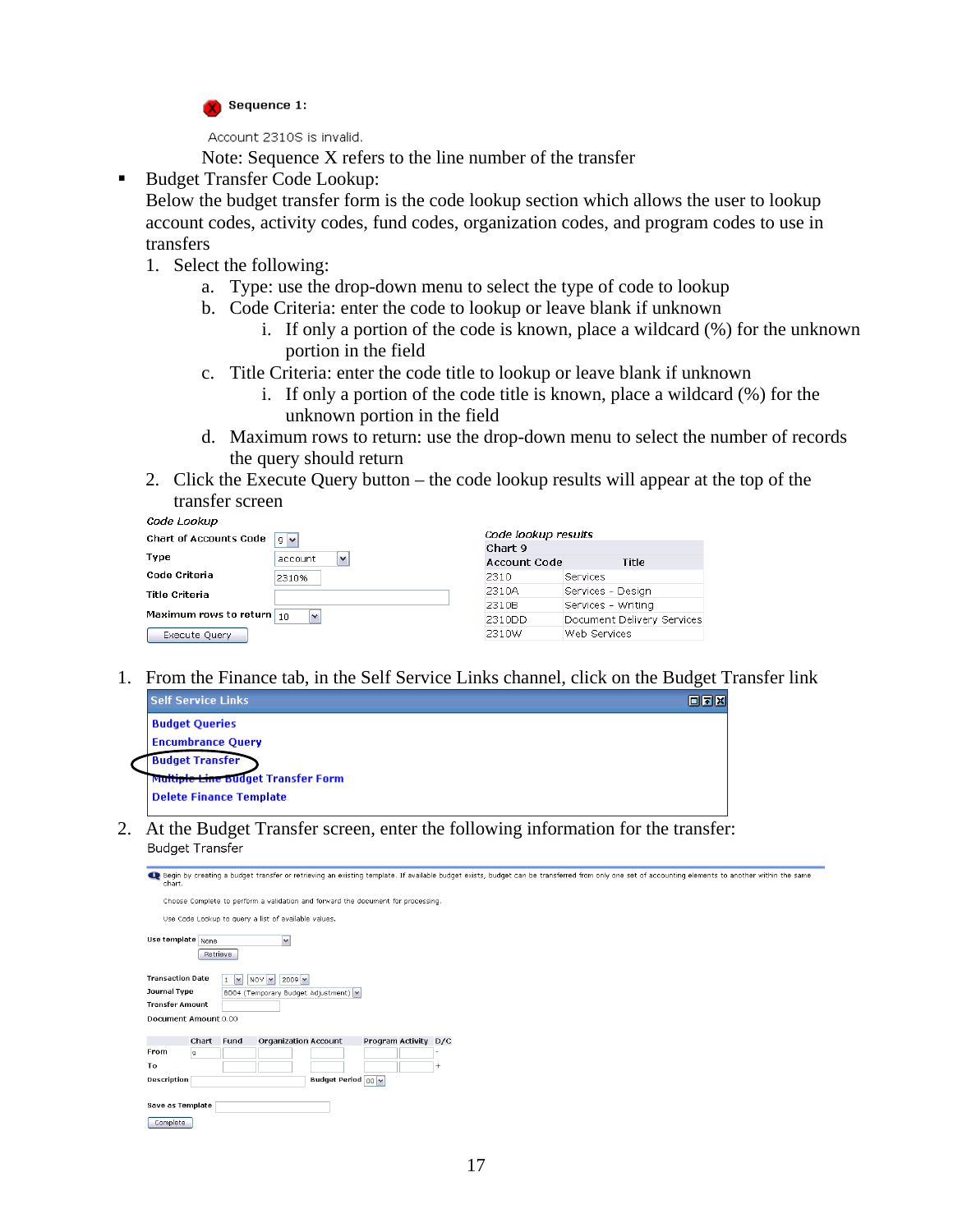- a. Transaction Date: the transaction date will automatically default to the current date but can be updated as needed
	- i. The transaction date should coincide with the budget period selected for the transfer
	- ii. If posting to a previous budget period, the transaction date must be the last date of the budget period
	- iii. At the fiscal yearend, the transaction date is what ensures that the transfer is posted to the correct fiscal year. All transfers made after June  $30<sup>th</sup>$  that should apply to the previous fiscal year must have a transaction date of 06/30 and a budget period of 12
- b. Journal Type: the journal type automatically defaults to BD04 (Temporary Budget Adjustment)
- c. Transfer Amount: this amount is the amount that needs be transferred from one account to another
- d. Document Amount: this amount will automatically populate when the transfer is completed – it is the sum total of both lines of the transfer (double the transfer amount)
- e. From this is the FOAPAL information that the budget will be taken from:
	- i. Chart: automatically populates with Oxy's only chart of accounts code: 9
	- ii. Fund: enter the fund code
	- iii. Organization: enter the organization code
	- iv. Account: enter the account code
	- v. Program: enter the program code associated with the organization code being used for the transfer
		- 1. A list of program codes by department can be found by clicking the Budget office link in the Finance Information channel on the Finance tab
	- vi. Activity: enter the activity code or leave blank if no activity code is needed
- f. To this is the FOAPAL information that the budget will be given to:
	- i. Chart: automatically populates with Oxy's only chart of accounts code: 9
	- ii. Fund: enter the fund code
	- iii. Organization: enter the organization code
	- iv. Account: enter the account code
	- v. Program: enter the program code associated with the organization code being used for the transfer
		- 1. A list of program codes by department can be found by clicking the Budget office link in the Finance Information channel on the Finance tab
	- vi. Activity: enter the activity code or leave blank if no activity code is needed
- g. Description: enter an appropriate description for the transaction
	- i. The description should begin with: Xfr budget per First Name Initial Last Name (Example: Xfr budget per J. Vance)
- h. Budget Period: use the drop-down menu to select the appropriate budget period for the transfer
	- i. The budget period relates to each month of the fiscal year:
		- 1. July  $-01$
		- 2. August  $-02$
		- 3. September  $03$
		- 4. October 04
		- 5. November  $05$
		- 6. December  $06$
		- 7. January  $-07$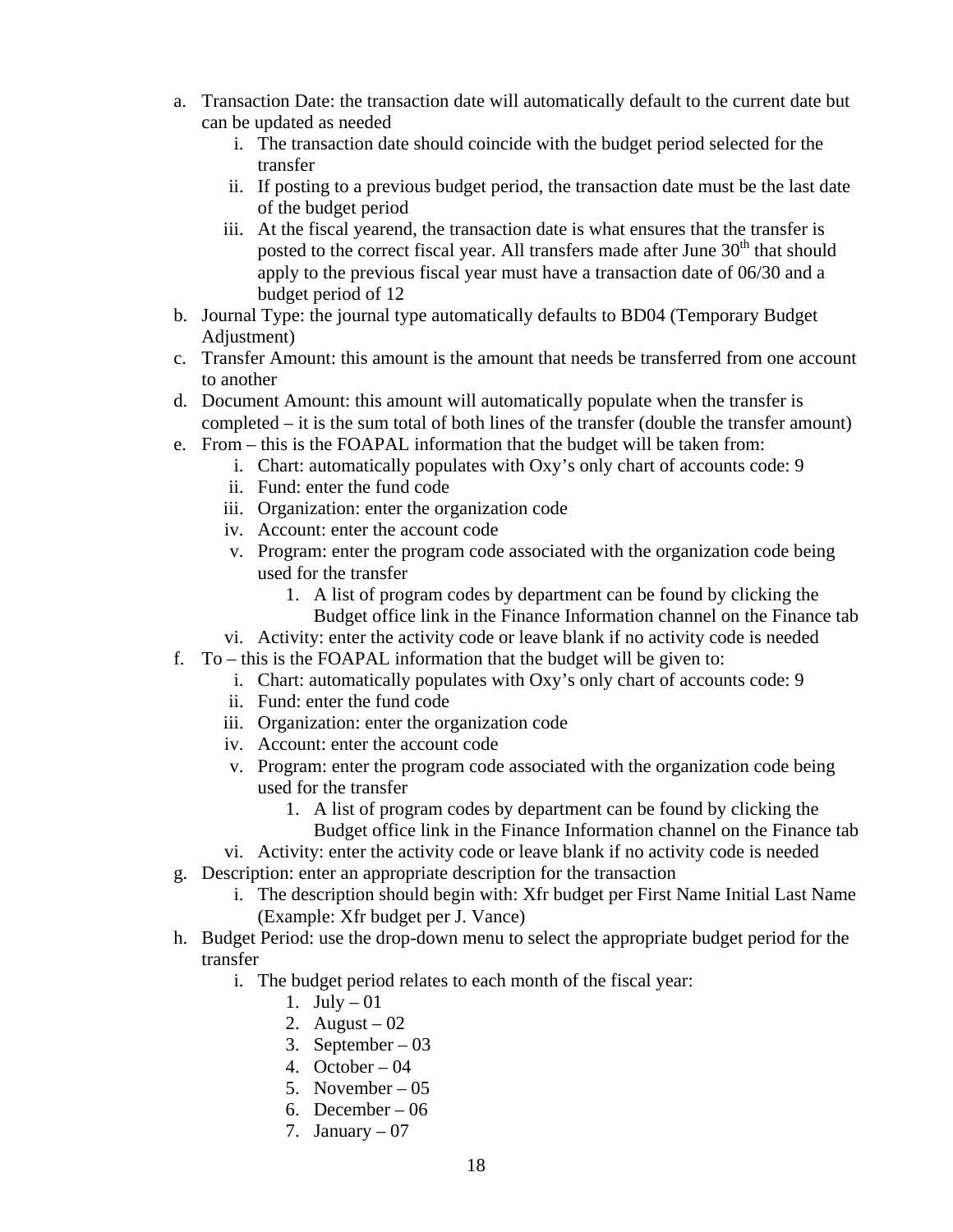- 8. February 08
- 9. March 09
- 10. April 10
- 11. May 11
- 12. June 12
- ii. The budget period should coincide with the transaction date selected for the transfer
- iii. If posting to a previous budget period, the transaction date should be the last date of the budget period
- iv. At the fiscal yearend, the transaction date is what ensures that the transfer is posted to the correct fiscal year. All transfers made after June  $30<sup>th</sup>$  that should apply to the previous fiscal year should have a transaction date of 06/30 and a budget period of 12
- i. Save as Template: this field is for saving the transfer data entered for the transfer to be used again in the future. If this field is left blank, the transfer data will not be saved. If this field is populated with a transfer name, the transfer data will be saved when the Complete button is clicked. The template can then be retrieved in the future by selecting the transfer name from the Use Template drop-down menu and clicking the Retrieve button

| Use template $ _{\text{None}}$ |          |  |
|--------------------------------|----------|--|
|                                | Retrieve |  |

- j. Click the Complete button to submit the transfer
- 3. The message below will appear when the transfer has been submitted successfully

Document T0000168 completed and forwarded to the approval process.

Notes:  $-T^{*******}$  is the system generated document number and should be noted for the departmental records as departments are responsible for keeping documentation related to the transfer for future reference

 -The transfer that was submitted will remain on the screen until another action is selected (if the Complete button is clicked again, the transfer will submit again)

4. Click the Another Transfer button to complete another transfer or the Back to Finance Tab link to return to the finance tab

# **Multiple Line Budget Transfer**

The multiple line budget transfer form allows users to submit a multi-line budget transfer for their designated fund/organization code combinations.

# **Budget Transfer Helpful Hints**

- There must be available budget at the time the transfer is submitted
	- o If there is no budget available when the transfer is submitted, the following error message will appear on the screen:
		- Sequence 1:

Insufficient budget for sequence 1, suspending transaction.

Notes: Sequence X refers to the line number of the transfer

Suspending transaction means the transaction did not go through

 $\blacksquare$  Once a transfer is started, it must be completed (it cannot be left in process – all information will be lost)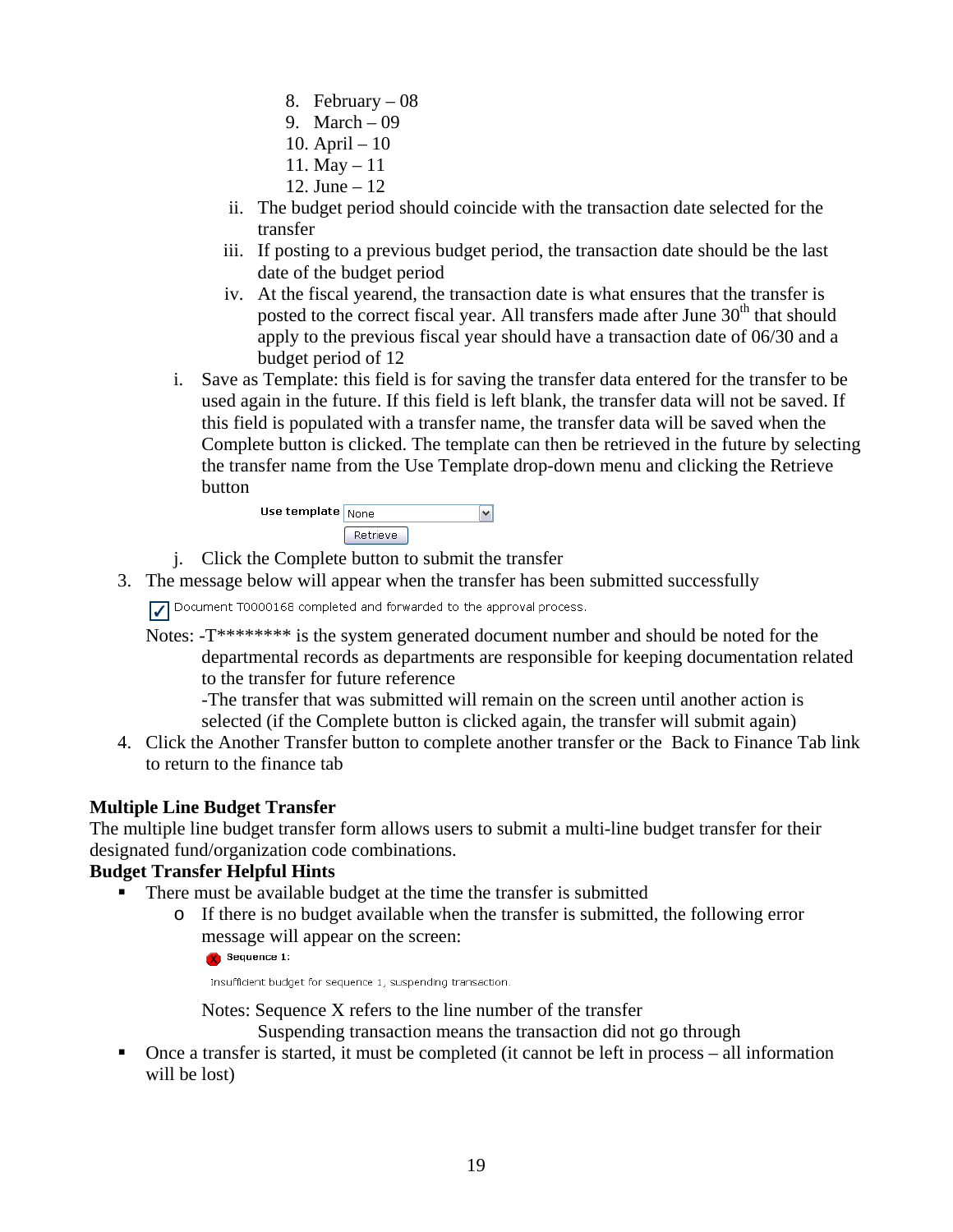- **Transfers cannot be made on non-operating funds (a non-operating fund is a fund that does not** have a budget but instead uses fund balance) – these transfers should be requested from the Budget office (Budgets@oxy.edu)
- Transfers cannot be made to or from revenue accounts these transfers should be requested from the Budget office (Budgets@oxy.edu)
- Only Temporary Budget Adjustment (BD04) transfers can be made if a permanent budget adjustment transfer is needed it should be requested from the Budget office (Budgets@oxy.edu)
- Miscellaneous budget transfer error messages:
	- o The error message below indicates that a budget period was not selected for the transfer – to correct, simply use the drop-down menu to select the appropriate budget period

```
\bullet Sequence 1:
Error on Process O021
Budget period is not within the number of periods in the fiscal year.
Sequence 2:
Error on Process 0021
Budget period is not within the number of periods in the fiscal year.
```
- o Either of the error message below indicates that user does not have fund and/organization code access for the fund and/or organization code listed – to correct, contact the Budget office (Budgets@oxy.edu) to confirm which fund/organization codes are designated to a specific user
	- No permission to use fund D027
	- $\chi$  No permission to use orgn 5110
- o The error message below indicates that a description was not entered for the transfer to correct, simply enter an appropriate description for the transfer Sequence 1:
	- Transaction Description is missing. Sequence 2:

### Transaction Description is missing.

Note: Sequence X refers to the line number of the transfer

o The error message below indicates that the account code used for the transfer is not a valid account number – to correct, simply enter an appropriate account number for the transaction

Sequence 1:

Account 2310S is invalid.

Note: Sequence X refers to the line number of the transfer

o The error message below indicates that the document amount entered for the transfer does not match the total of all amounts in the transfer – to correct, simply update the document amount to reflect the total of all amounts in the transfer

Detail amounts, 1200 not equal document amount of 500.00

Note: 1200 refers to the total of all amounts in the transfer and 500.00 refers to the document total that was entered for the transfer

- Budget Transfer Code Lookup:
	- Below the budget transfer form is the code lookup section which allows the user to lookup account codes, activity codes, fund codes, organization codes, and program codes to use in transfers
	- 1. Select the following:
		- a. Type: use the drop-down menu to select the type of code to lookup
		- b. Code Criteria: enter the code to lookup or leave blank if unknown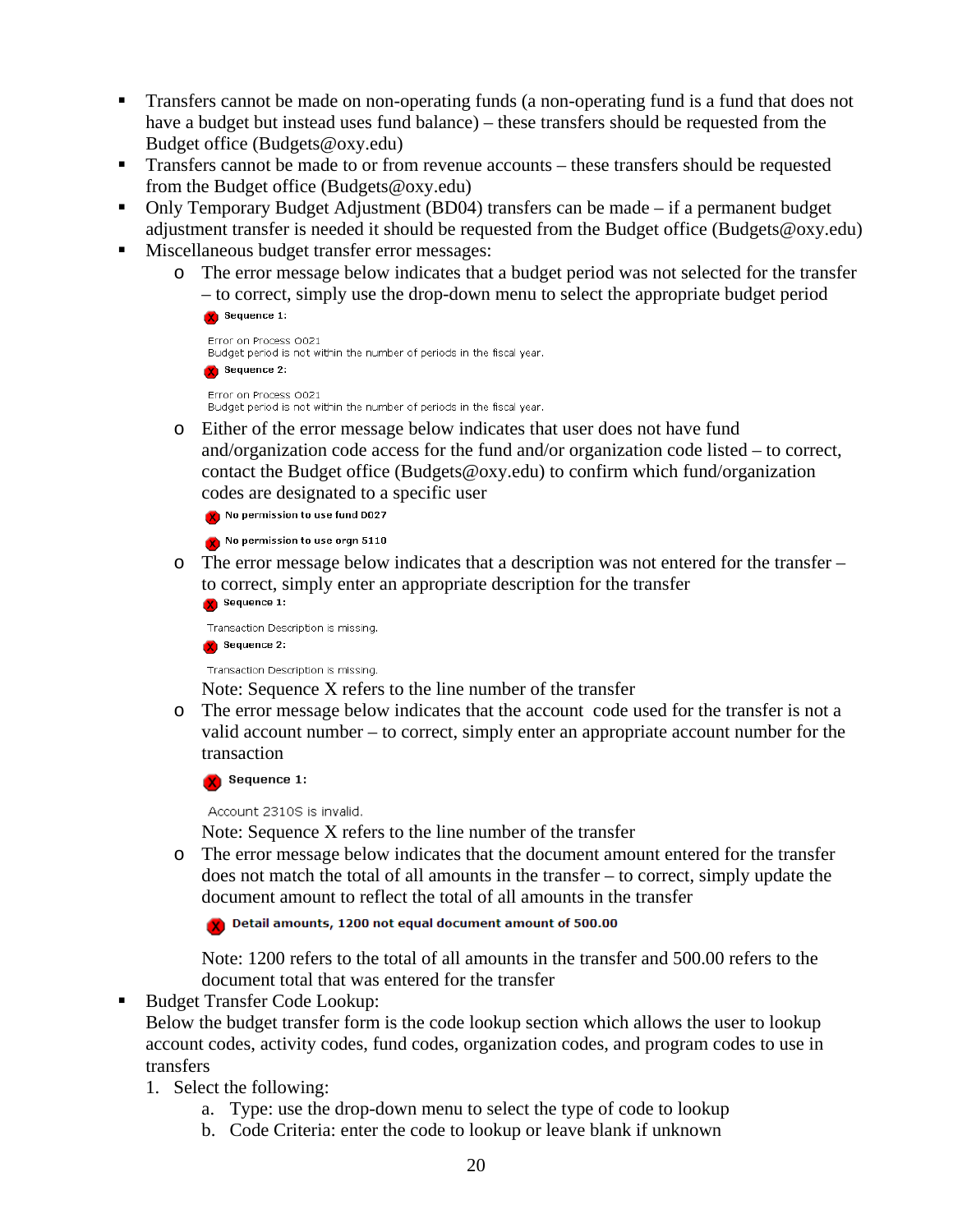- i. If only a portion of the code is known, place a wildcard (%) for the unknown portion in the field
- c. Title Criteria: enter the code title to lookup or leave blank if unknown
	- i. If only a portion of the code title is known, place a wildcard (%) for the unknown portion in the field
- d. Maximum rows to return: use the drop-down menu to select the number of records the query should return
- 2. Click the Execute Query button the code lookup results will appear at the top of the transfer screen

| Code lookup results        |  |  |  |
|----------------------------|--|--|--|
| Chart 9                    |  |  |  |
| Title                      |  |  |  |
|                            |  |  |  |
| Services - Design          |  |  |  |
| Services - Writing         |  |  |  |
| Document Delivery Services |  |  |  |
| Web Services               |  |  |  |
|                            |  |  |  |

1. From the Finance tab, in the Self Service Links channel, click on the Multiple Line Budget Transfer Form link

| <b>Self Service Links</b>                 | 31 x |
|-------------------------------------------|------|
| <b>Budget Queries</b>                     |      |
| <b>Encumbrance Query</b>                  |      |
| <b>Budget Transfer</b>                    |      |
| <b>Multiple Line Budget Transfer Form</b> |      |
| <b>Delete Finance Template</b>            |      |
|                                           |      |

2. At the Multiple Line Budget Transfer screen, enter the following information for the transfer:<br>Multiple Line Budget Transfer Form



- a. Transaction Date: the transaction date will automatically default to the current date but can be updated as needed
	- i. The transaction date should coincide with the budget period selected for the transfer
	- ii. If posting to a previous budget period, the transaction date must be the last date of the budget period
	- iii. At the fiscal yearend, the transaction date is what ensures that the transfer is posted to the correct fiscal year. All transfers made after June  $30<sup>th</sup>$  that should apply to the previous fiscal year must have a transaction date of 06/30 and a budget period of 12
- b. Journal Type: the journal type automatically defaults to BD04 (Temporary Budget Adjustment)
- c. Document Amount: this amount is sum total of all amounts in the transfer request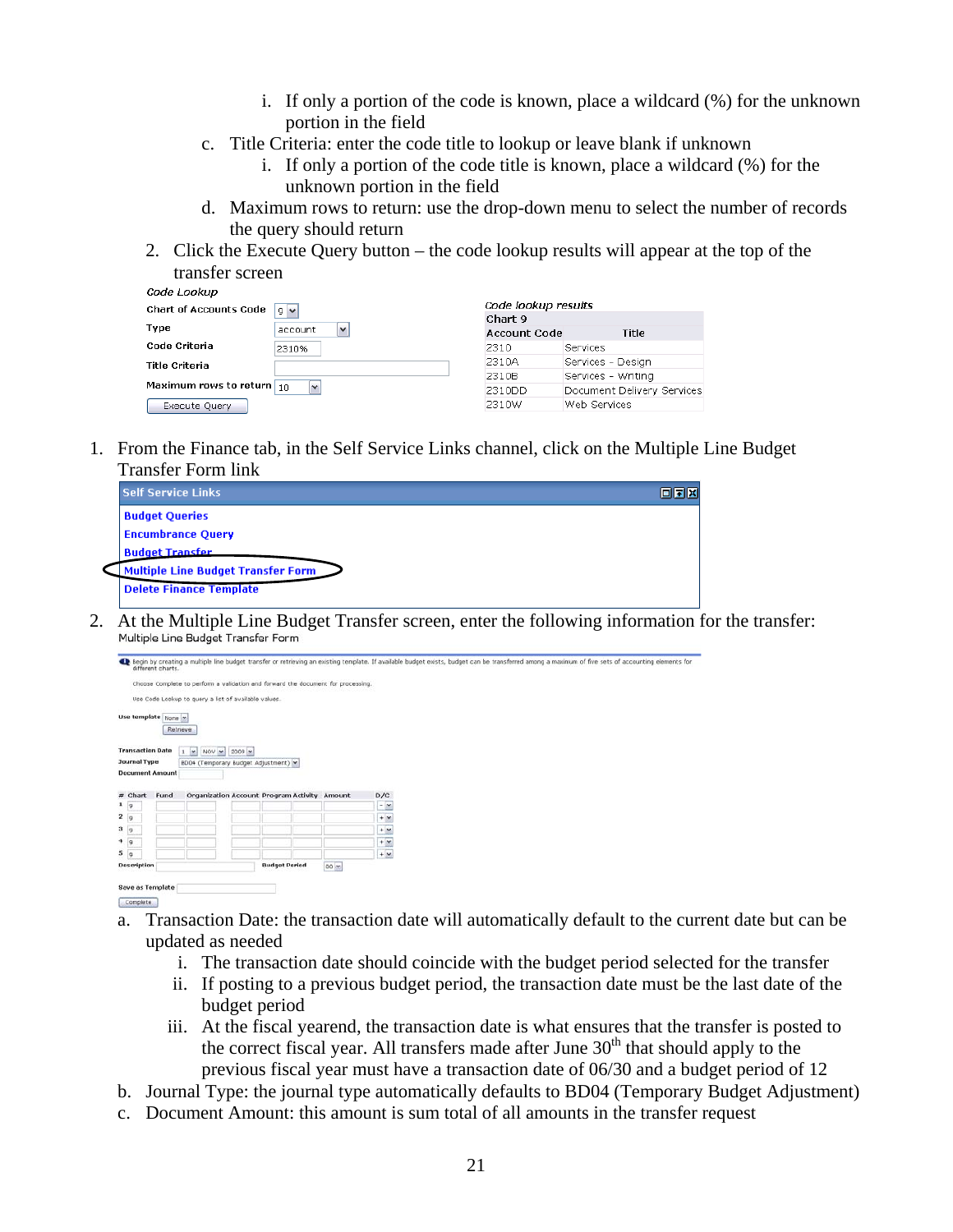- d. Lines  $#1 5$ : enter the FOAPAL information for the budget transfers
	- i. Chart: enter 9
	- ii. Fund: enter the fund code
	- iii. Organization: enter the organization code
	- iv. Account: enter the account code
	- v. Program: enter the program code associated with the organization code being used for the transfer
		- 1. A list of program codes by department can be found by clicking the Budget office link in the Finance Information channel on the Finance tab
	- vi. Activity: enter the activity code or leave blank if no activity code is needed
	- vii. Amount: the amount that needs to be transferred
	- viii. D/C (debit/credit indicator): use the drop-down menu to select either  $a +/2$ 
		- 1. +: to transfer budget to a FOAPAL (increase budget)
		- 2. -: to transfer budget from a FOAPAL (decrease budget)
- e. Description: enter an appropriate description for the transaction
	- i. The description should begin with: Xfr budget per First Name Initial Last Name (Example: Xfr budget per J. Vance)
- f. Budget Period: use the drop-down menu to select the appropriate budget period for the transfer
	- i. The budget period relates to each month of the fiscal year:
		- 1. July 01
		- 2. August  $-02$
		- 3. September  $03$
		- 4. October 04
		- 5. November  $05$
		- 6. December 06
		- 7. January  $-07$
		- 8. February 08
		- 9. March 09
		- 10. April 10
		- 11. May 11
		- 12. June 12
	- ii. The budget period should coincide with the transaction date selected for the transfer
	- iii. If posting to a previous budget period, the transaction date should be the last date of the budget period
	- iv. At the fiscal yearend, the transaction date is what ensures that the transfer is posted to the correct fiscal year. All transfers made after June  $30<sup>th</sup>$  that should apply to the previous fiscal year should have a transaction date of 06/30 and a budget period of 12
- g. Save as Template: this field is for saving the transfer data entered for the transfer to be used again in the future. If this field is left blank, the transfer data will not be saved. If this field is populated with a transfer name, the transfer data will be saved when the Complete button is clicked. The template can then be retrieved in the future by selecting the transfer name from the Use Template drop-down menu and clicking the Retrieve button



- h. Click the Complete button to submit the transfer
- 3. The message below will appear when the transfer has been submitted successfully
- Document T0000168 completed and forwarded to the approval process.
- Notes:  $-T*******$  is the system generated document number and should be noted for the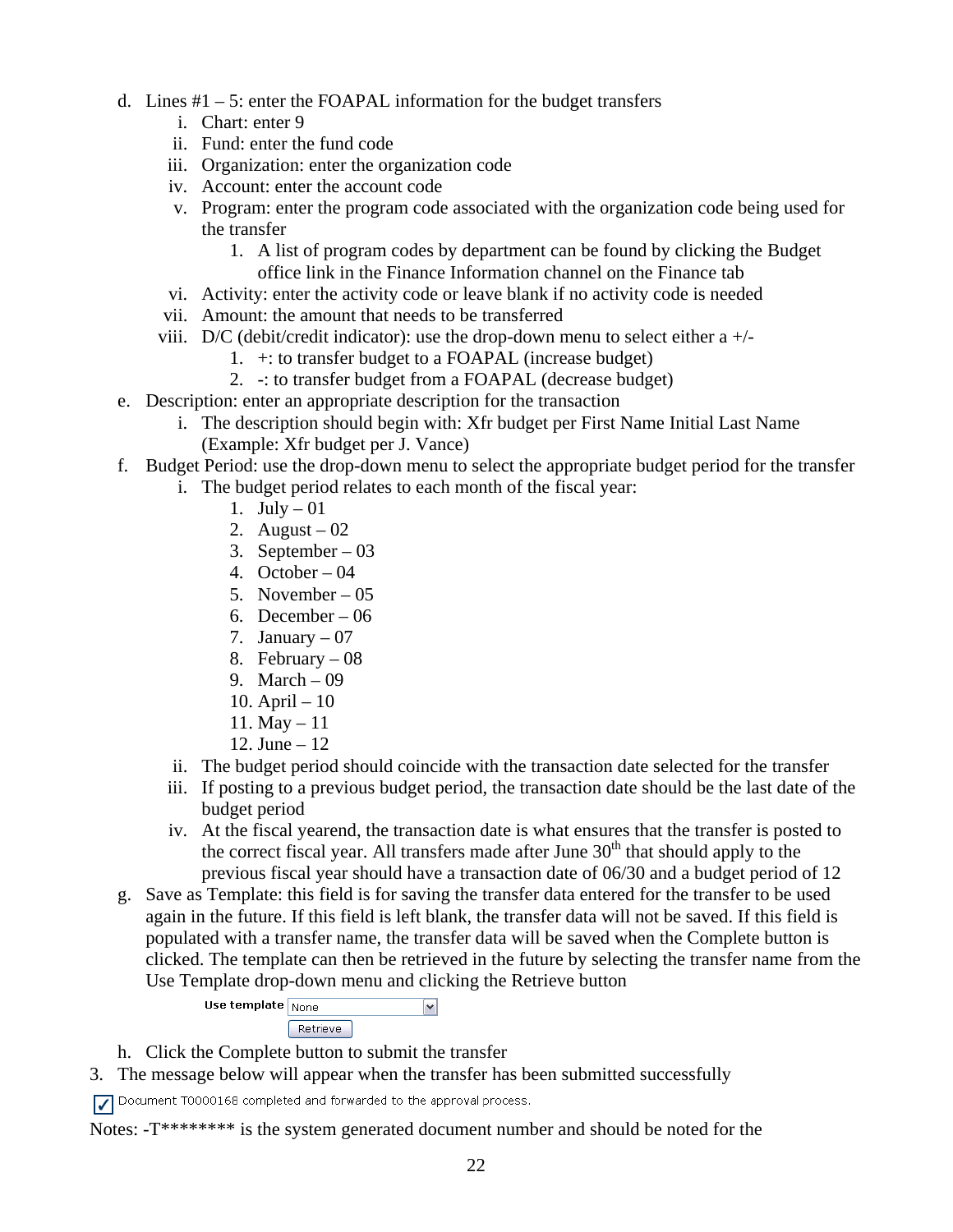departmental records as departments are responsible for keeping documentation related to the transfer for future reference

 -The transfer that was submitted will remain on the screen until another action is selected (if the Complete button is clicked again, the transfer will submit again)

4. Click the Another Transfer button to complete another transfer or the Back to Finance Tab link to return to the finance tab

### **Delete Finance Template**

The delete finance template form allows users to delete any saved query or transfer templates.

1. From the Finance tab, in the Self Service Links channel, click on the Delete Finance Template link

| <b>Self Service Links</b>          |  |
|------------------------------------|--|
| <b>Budget Queries</b>              |  |
| <b>Encumbrance Query</b>           |  |
| <b>Budget Transfer</b>             |  |
| Multiple Line Budget Transfer Form |  |
| Delete Finance Template            |  |
|                                    |  |

2. At the Delete Finance Template screen, enter the following parameters: Delete Finance Template

| Finance Data Tailor access can delete Shared templates/queries. | Enter parameters in any combination to retrieve templates or queries for deletion. Use a wildcard (%) in the Template/Query Name field if only part of the name is known. Use the Template/Query<br>Type field pull-down list to limit the types of queries/templates retrieved. Note: Only personal (not Shared) templates/queries for the current user will be retrieved for deletion. Only users with |
|-----------------------------------------------------------------|----------------------------------------------------------------------------------------------------------------------------------------------------------------------------------------------------------------------------------------------------------------------------------------------------------------------------------------------------------------------------------------------------------|
| <b>Enter Parameters</b>                                         |                                                                                                                                                                                                                                                                                                                                                                                                          |
| Template/Query Name:                                            |                                                                                                                                                                                                                                                                                                                                                                                                          |
| Template/Query Type:<br>$\Delta$ 11                             |                                                                                                                                                                                                                                                                                                                                                                                                          |
| Submit Query                                                    |                                                                                                                                                                                                                                                                                                                                                                                                          |

- a. Template/Query Name: type in the name of the template/query to delete
	- i. If only a portion of the name is known, place a wildcard (%) for the unknown portion of the name
	- ii. To bring up all template/queries, use only a wildcard (%) in the field
- b. Template/Query Type: use the drop-down menu to select the type of template/query to delete
	- i. All brings up all template/query types
	- ii. Budget Query brings up all budget queries
	- iii. Encumbrance Query brings up all encumbrance (purchase order) queries
	- iv. Budget Transfer brings up all 2 line budget transfer templates
	- v. Multiple Line Budget Transfer brings up all multiple line budget transfer templates
- 3. At the Stored Template/Query List screen, select the template/query to delete
	- a. Click the delete box on the line of the template/query to delete
	- b. Click the Select All button to select all lines for deletion
- 4. Click the Delete button to delete the template/query
- 5. The message below will appear when the template/query has been successfully deleted Deletion of selected templates or queries complete.  $\overline{\mathcal{L}}$